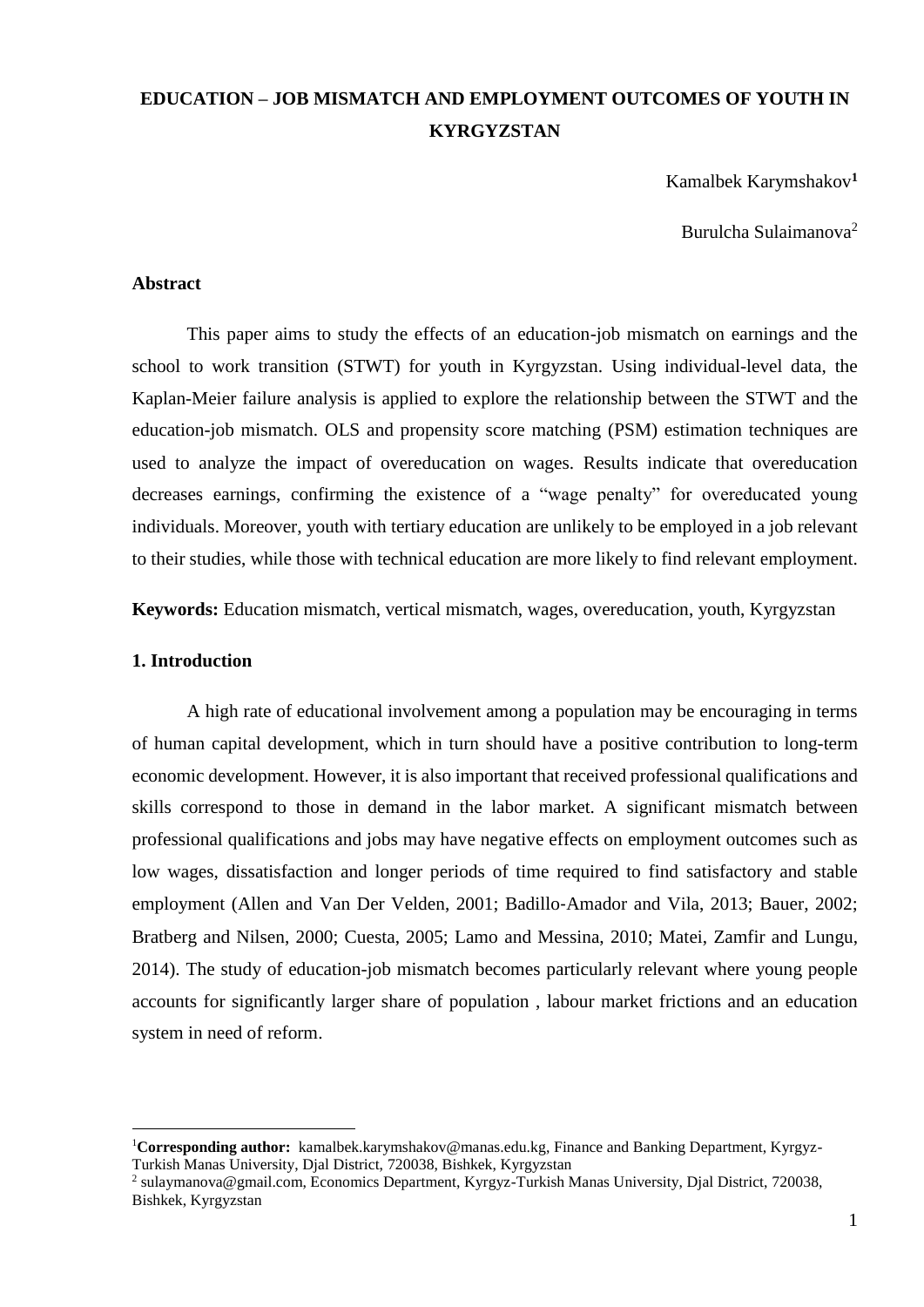Kyrgyzstan has a sufficiently high rate of general education enrolment (school education and tertiary education). Since declaring its independence in 1991, the country witnessed rapid growth in tertiary education, while the enrolment at pre-school educational institutions declined. For instance, in 1990 there were only nine higher education institutions in Kyrgyzstan, while in 2016 this number had reached 50. This multiplication of higher education institutions clearly encouraged a massive increase of tertiary education enrolment. According to the World Bank, in 2013 gross enrolment ratio at tertiary education was 47 percent (World Bank, World Development Indicators). A high rate of education enrolment is considered as a key factor in facilitating economic growth. However, according to most of the analytical reports on private sector development, insufficient human capital and the lack of necessary skills will restrict private sector development. The Business Environment and Enterprise Performance Survey (BEEPS) report on Kyrgyzstan indicated that its shortcoming in terms of its labor force having skills that were in demand was an obstacle for the country's economic development. In the BEEPS 2013 survey, this particular issue was ranked as the fourth most severe constraint for doing business for firms of all sizes. In its earlier survey of 2008 it was found that qualified labor was only a problem for larger firms and this issue was ranked as the  $10<sup>th</sup>$  most severe constraint (World Bank, 2014, p 4). On the other hand, according to the data of the National Statistical Committee of the Kyrgyz Republic (NSCKR) in 2014 almost 51 percent of the nation's unemployed were aged between 15 and 29. Moreover, 29.2% of those unemployed who were aged 25-29 had tertiary education.

The high level of tertiary education enrolment combined with the increasing difficulty in finding a qualified labor force, underlines the issue of formal education content and its (in)ability to provide necessary skills required in the labor market. The education-job mismatch affects not only wage of youth, but also has an influence on their chances of finding stable and satisfactory employment (Elder et al. 2015).

Although many valuable studies have been carried out on the effects of an education-job mismatch on the STWT in developed nations, there have been few such studies to have been conducted in transition economies. Moreover, these studies have mostly focused on the mismatch effect from an economic restructuring perspective during transition, and have not specifically examined youth employment outcomes (Lamo and Messina, 2010;Kogan and Unt, 2005; Kupets, 2016).

The aims of this paper are twofold. First, it aims to analyse the relationships between educational levels, the STWT period for youth, and positions which suffer from an education-job mismatch. Second, it investigates the effect of the education-job mismatch on wage of youth.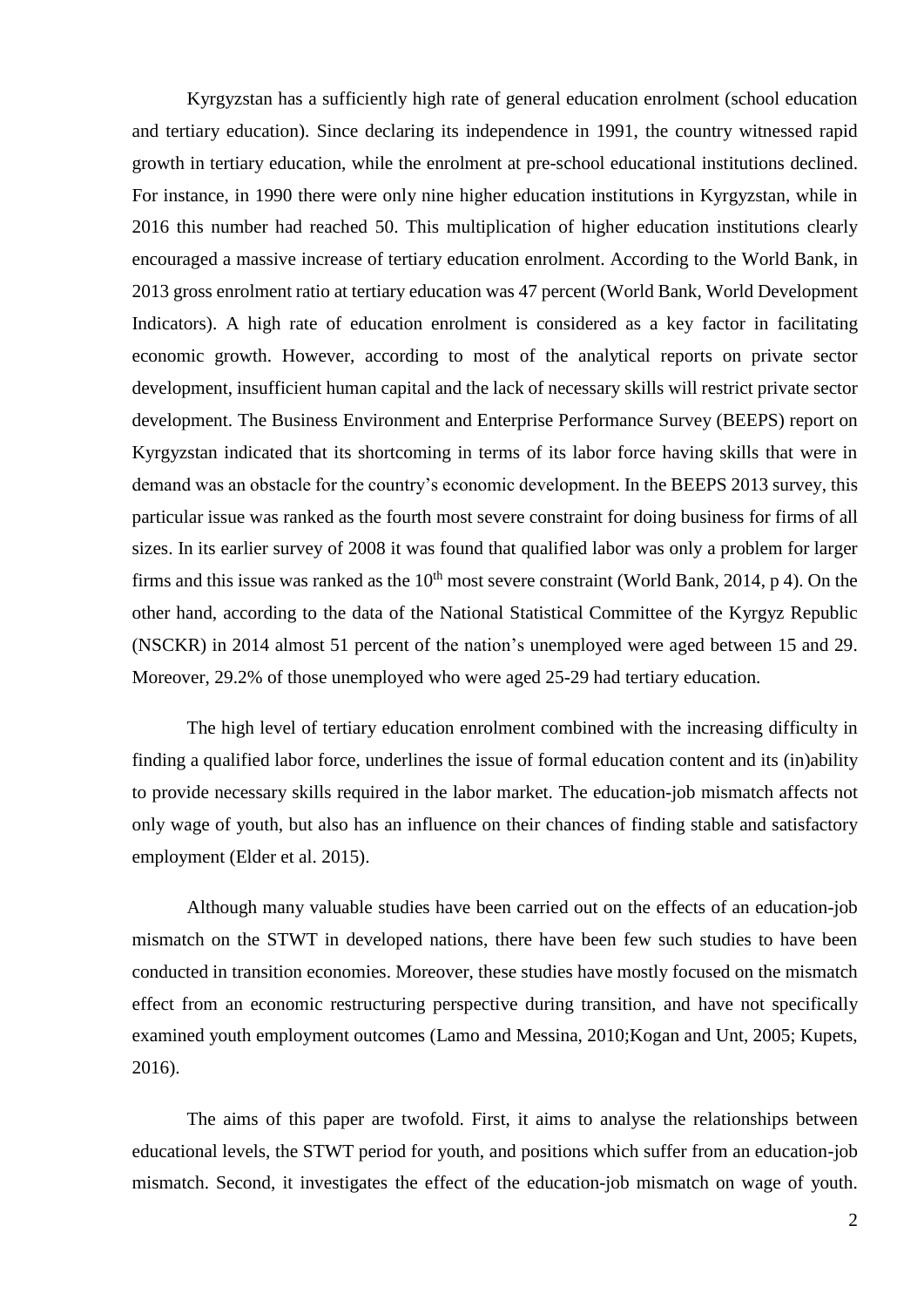Therefore, this study contributes to the current debate on education-job mismatch effects on youth employment. To the author's knowledge, this is the first study to investigate empirically the impact of education-job mismatch on wage in the specific case of Kyrgyzstan.

The study uses the International Labor Organization (ILO) 2013 data from the School-to-Work Transition survey for Kyrgyzstan. The specific focus of this survey on youth makes this dataset unique in reporting education and employment outcomes of youth in Kyrgyzstan. We employ the Kaplan-Meier failure analysis to demonstrate the relationship between STWT and mismatch status. To investigate the effect of an education-job mismatch on wages, a Mincer type equation with OLS estimations are used. In addition, in order to take into account potential unobserved heterogeneity, a PSM method is used.

The paper is structured as follows. The next section (section 2) provides a review of empirical studies examining education-job mismatch effects. Section 3 presents data and descriptive statistics. The STWT period and mismatch outcomes are analyzed in section 4. In section 5 and 6, the effect of overeducation on wages and conclusions presented respectively.

## **2. Conceptual Framework**

In the economic literature, an education-job mismatch is broadly defined as the situation where qualifications required for specific jobs do not correspond with the educational qualifications of the labor force. A mismatch can be horizontal or vertical. A horizontal mismatch refers to the situation where the level of education matches the job requirements, but the type of education is not appropriate for the job. In a vertical mismatch, the education level does not correspond to that required to perform a particular job (Dehmel, 2014). Therefore, a vertical mismatch may result in overeducation or undereducation. Individuals with a level of education that is higher than required for a particular job are considered to be overeducated, while those with a lower level of education than that required for the job would be deemed undereducated.

Given the difficulties in measuring a horizontal mismatch which would require detailed survey data, most of the empirical studies have focused on vertical mismatch analysis, particularly the effects of overeducation (see for instance: McGuinness, 2006). Empirical findings suggest that overeducated workers are exposed to so-called a "*wage penalty*" through earning less compared to workers whose education level suitably matches the particular job, (Battu, Belfield, and Sloane 1999; Bauer 2002; McGuinness and Sloane 2011; Nordin, Persson, and Rooth 2010; Sloane, Battu, and Seaman 1999).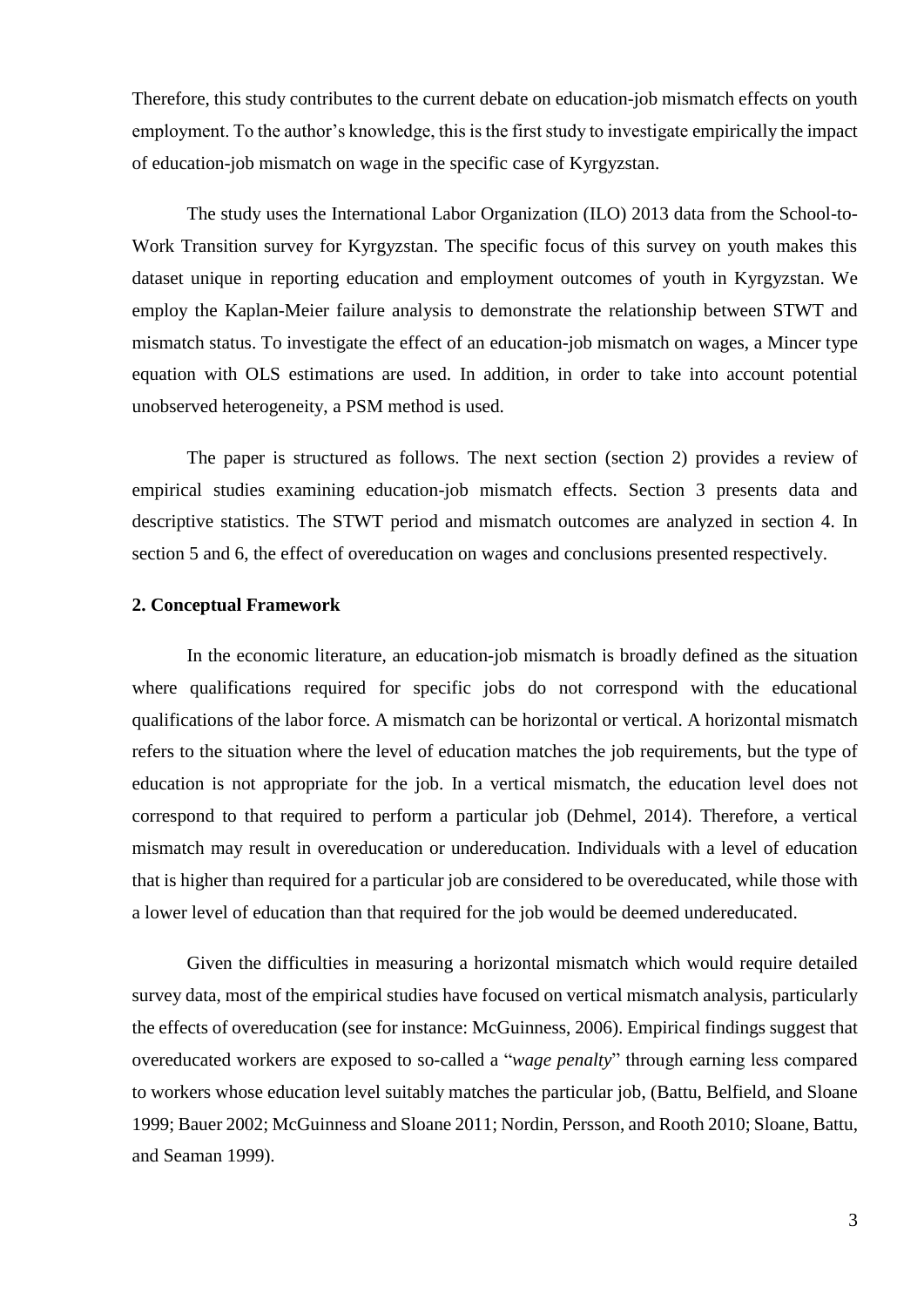Labor market frictions and other characteristics related with the career development of individuals may determine whether a mismatch is of a temporary or permanent nature (Dolado, Jansen and Jimeno 2009; Frei and Sousa-Poza 2012; Jovanovic 1979). Mismatches are influenced by the geographical mobility of individuals and the as well (Hensen, De Vries, and Cörvers 2009; Şahin et al. 2014). Individuals with the ability to move across borders are more able to find a job corresponding to their education or skills. While there may be widespread overeducation at the tertiary education level, graduates from technical schools or vocational training programs encounter a comparatively low level of mismatch.

Distinguishing between a temporary and permanent mismatch is important from the point of view of the STWT process. Several empirical papers have indicated that the mismatch rate, and the burden of overeducation, decreases with age. Individuals at an earlier stage of their career, after education, may accept jobs with lower wages and jobs not corresponding to their education level. However, later, with some experience of the labor market, they will be less willing to do so and therefore there are fewer instances of mismatch (Groot 1996; Kiersztyn 2013; Sicherman and Galor 1990). Therefore, overeducation may decline with age. However, other empirical studies found that a mismatch may persist over a long period of time (Büchel and Mertens 2004). This is more probable in developing countries, where under the conditions of labour market rigidity and scarce employment opportunities, individuals may choose to accept being mismatched and remain in such a job for many years if not decades.

The process of finding stable or satisfactory employment after leaving school (or graduating from a tertiary education institution) is broadly defined as the STWT (International Labour Organization, 2013). In this period, individuals may opt to leave their current job and/or remain unemployed as they pursue satisfactory and stable employment. As the STWT period becomes longer this may have a negative effect on the employment prospects of individuals because of the depreciation of their skills and knowledge (Becker, 1964). Therefore, with a longer period of transition the probability of being employed in a mismatched position will increase. Ordine and Rose (2015) demonstrated that in Italy mismatched individuals have experienced a longer period of being unemployed compared to matched workers.

These discussions underline the importance of analyzing the education-job mismatch not only in terms of its effect on wage earnings, but also its interrelationship with STWT. Although most of the empirical papers on employment outcomes of such a mismatch have covered developed countries, only a few have been carried out in transition economies. Moreover, there have been a limited number of studies to have discussed the education-job mismatch among youth.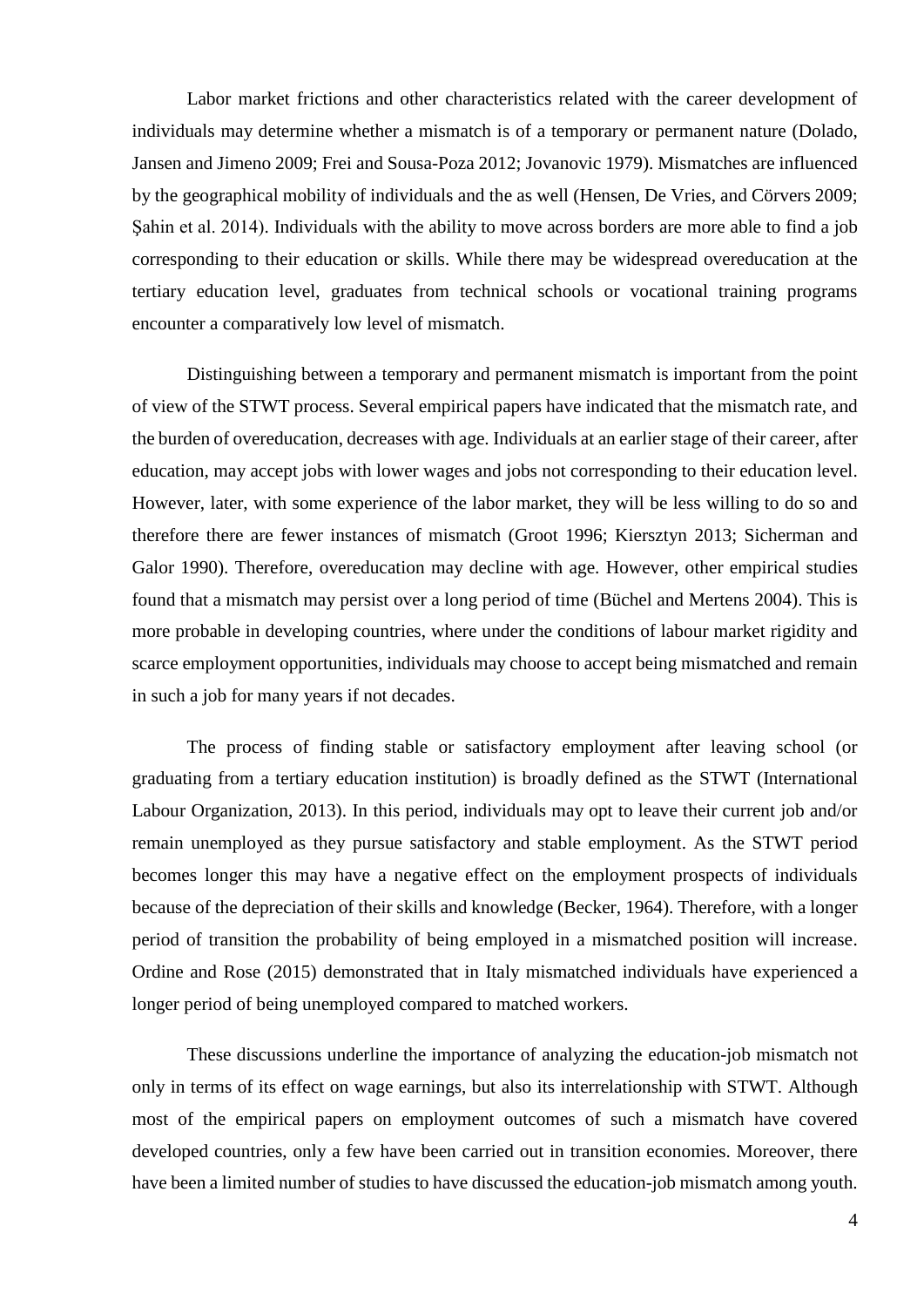A study by Davalos, Atanasovska & Angjelkovska (2016) on Macedonia suggested that longer spells of unemployment lead to more pronounced mismatches, which is heterogeneous according to the educational background of youth. Another study on Macedonia by Petreski, Mojsoska-Blazevski & Bergolo (2017) showed that youth who had undergone a longer period of unemployment have less chance of finding a job, but there was not a significant wage difference between them and those finding work after a shorter period of unemployment. Meanwhile, Kupets (2016) indicated that older workers in Ukraine are more overeducated compared to their younger peers, with a surplus of workers with higher education and an over-supply of unskilled work.

Thus, empirical studies on education-job mismatch effects highlight certain wage earnings differences, particularly in cases of overeducation. Moreover, the duration of unemployment and transition to stable and satisfactory employment may be interrelated with such a mismatch. Individuals whose period of STWT is longer are more likely to be mismatched. Significantly, this issue has scarcely been covered in transition economies, and has not been empirically examined in Kyrgyzstan case yet.

## **3. Data and descriptive statistics**

This study uses data from the School-to-Work Transition Survey (SWTS) by the ILO for Kyrgyzstan for 2013. The SWTS includes labor market information on people aged 15 to 29 years, including information on their transitions within the labor market. The dataset includes 3930 young individuals and is a nationally representative sample. The dataset is unique in focusing on youth education and job analysis in the case of Kyrgyzstan. The survey included different sections ranging from individual characteristics and educational background to employment history and experience. The information subsequently yielded makes it possible to analyze the STWT of youth. Other household survey data may not contain sufficient data for detailed analysis.

To empirically measure the education-job mismatch among youth, we count the number of wage employed respondents, while young individuals currently enrolled as full time-students are excluded. Our total sample for estimation is 885 people.

For education-job mismatch analysis, we used objective and subjective approaches (Davalos et al., 2016). The subjective variable constructed is based on the answers of the respondents when questioned how they assess the suitability of their educational qualifications for their present job, and whether the former was relevant to the latter. The objective mismatch variable is generated by comparing the required level of education for a certain position, following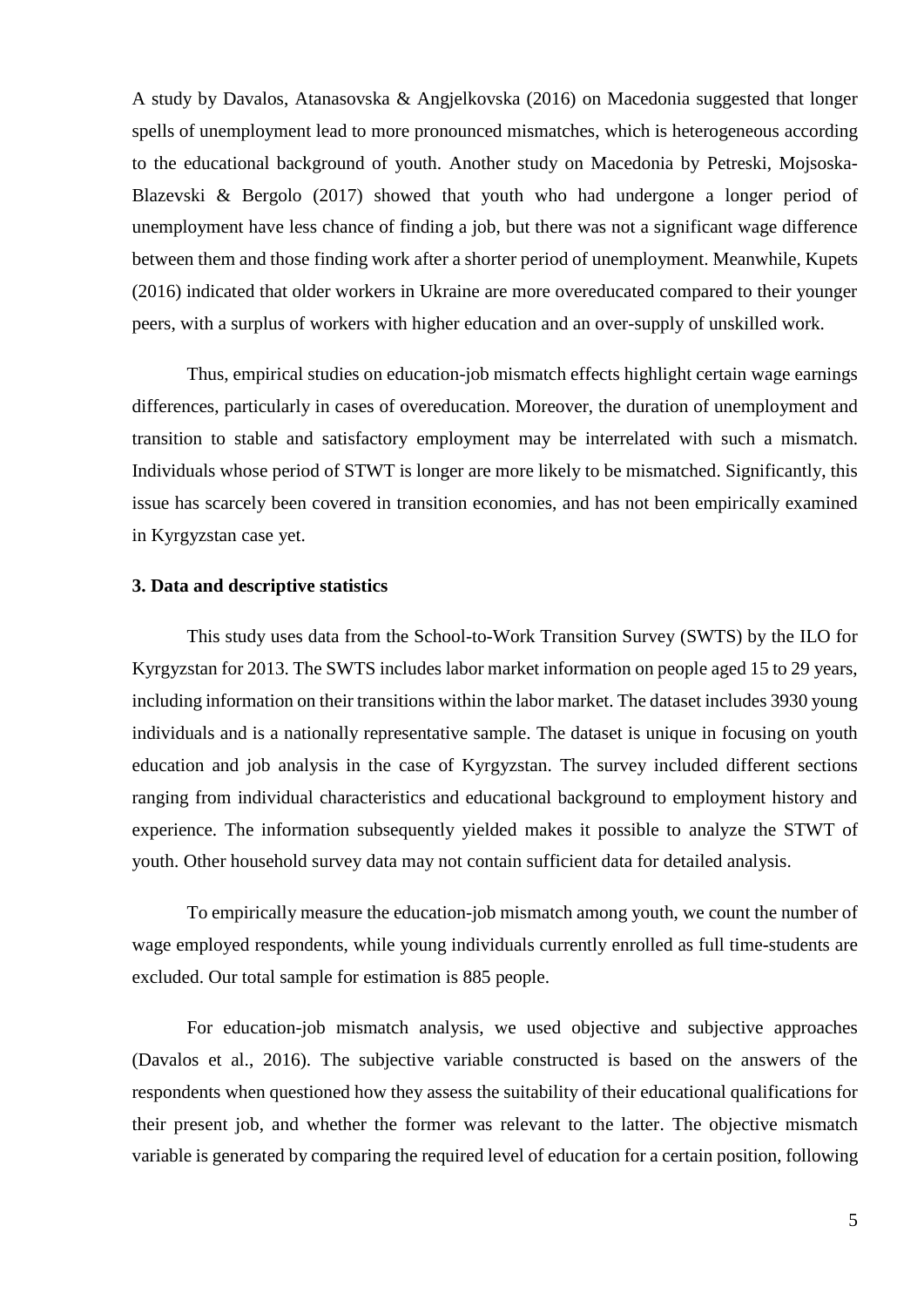ISCO (International Standard Classification of Occupations) and ISCED (International Standard Classification of Education) classifications of the ILO.

|               | Subjective Objective |      |
|---------------|----------------------|------|
| Overeducated  | 16.1                 | 33.2 |
| Matched       | 69.1                 | 45.7 |
| Undereducated | 14.8                 | 21 1 |

#### **Table 1**

Subjective and objective education-job mismatch

Table 1 shows the education-job mismatch shares according to the two mismatch variables. Interestingly, most of the respondents (69.1 percent) perceive themselves as having a suitable level of education for their present job, while only 45.7 percent of youth have the required level of education. Approximately one-third of youth in Kyrgyzstan are overeducated for their current jobs, but only half of these consider themselves overeducated. Meanwhile, 21.1 percent of youth in Kyrgyzstan are undereducated and only 14.8 percent perceive themselves as undereducated. Having considered the significant differences between subjective and objective mismatch variables, further analysis and estimations will be based exclusively on the objective mismatch measurements.

Descriptive information on the total sample and on overeducated youth are given in Table 2. The data indicates differences in wage earnings, and that on average overeducated youth earn less than the total sample. Most of the overeducated youth are male and have tertiary education. Interestingly, the geographical distribution of overeducated youth reveals high concentration in the northern part of the country. The average length of STWT is about 10 months, while for overeducated youth this period is on average one month longer.

|                                 |      | <b>Total Sample</b> |      | <b>Overeducated</b> |
|---------------------------------|------|---------------------|------|---------------------|
|                                 | Obs. | Mean                | Obs. | Mean                |
| Monthly wage (KGS)              | 885  | 11 110              | 264  | 9919                |
| Age                             | 885  | 23.71               | 264  | 22.12               |
| Gender (male= $1$ )             | 566  | 0.6295              | 162  | 0.6136              |
| Marital status (ever married=1) | 424  | 0.4716              | 88   | 0.3333              |

## **Table 2**

Descriptive information on youth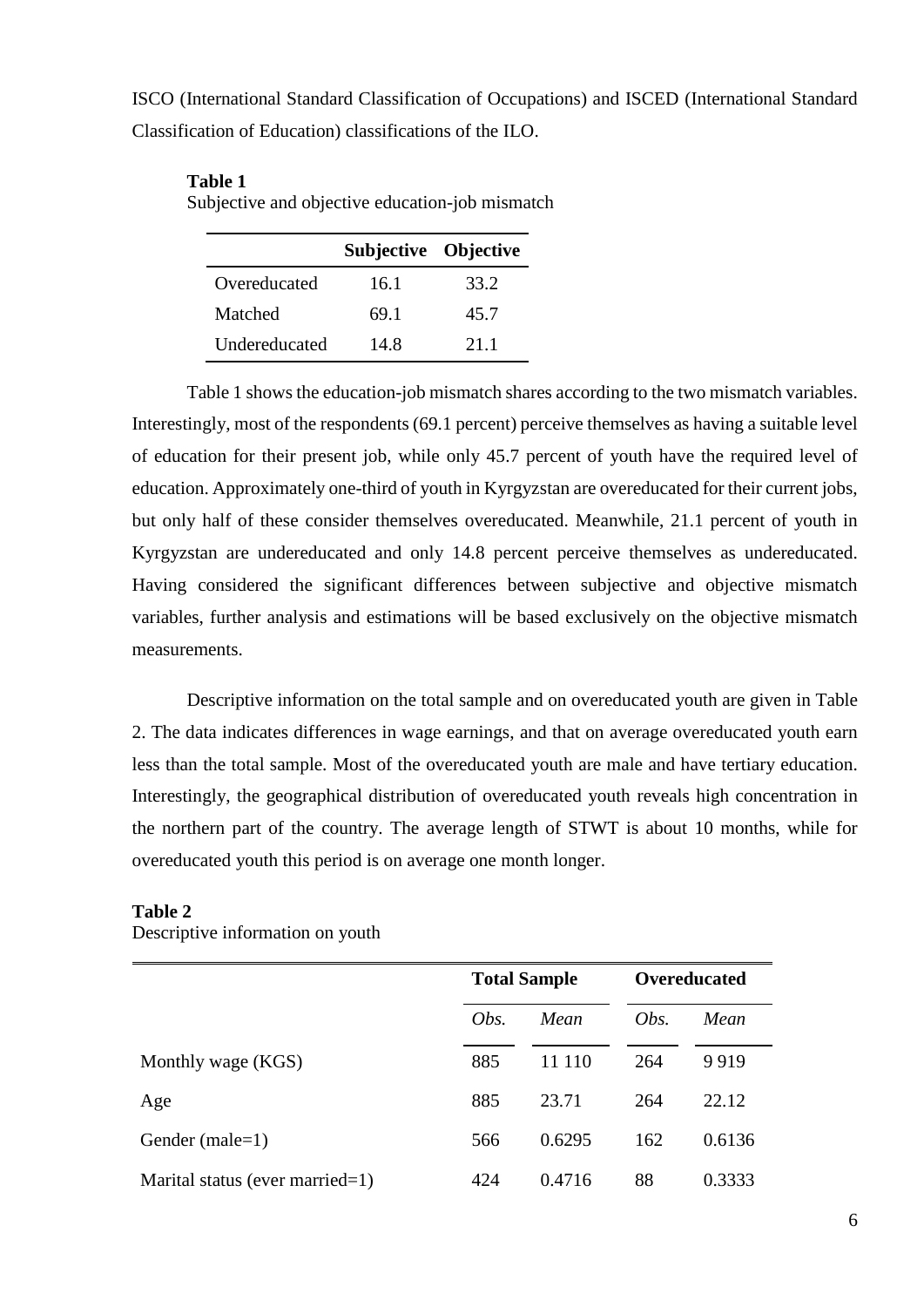Education:

|             | Tertiary                                | 254 | 0.2825  | 79  | 0.2992  |
|-------------|-----------------------------------------|-----|---------|-----|---------|
|             | Technical                               | 152 | 0.1691  | 5   | 0.0189  |
|             | Secondary                               | 322 | 0.4380  | 16  | 0.1600  |
|             | Mother education (1=tertiary education) | 131 | 0.1868  | 23  | 0.2272  |
|             | Number of children of respondent        | 885 | 0.5728  | 264 | 0.4015  |
|             | Residence (1=urban)                     | 331 | 0.3681  | 94  | 0.3560  |
|             | Regions:                                |     |         |     |         |
|             | North (Talas, Naryn, Issyk-Kul obl.)    | 293 | 0.3259  | 126 | 0.4772  |
|             | South (Osh, Batken. Jalal-Abad obl.)    | 337 | 0.3748  | 61  | 0.2310  |
|             | Central (Bishkek city and Chui obl)     | 269 | 0.2992  | 77  | 0.2916  |
|             | Contract type (1=written contr.)        | 474 | 0.5272  | 130 | 0.4924  |
|             | Firm size:                              |     |         |     |         |
|             | 1-5 employees                           | 243 | 0.2703  | 66  | 0.2500  |
|             | 6-20 employees                          | 316 | 0.3515  | 104 | 0.3939  |
|             | 21-200 employees                        | 274 | 0.3047  | 77  | 0.2916  |
| <b>STWT</b> |                                         | 721 | 10.7420 | 99  | 11.7420 |

*Note:* \*,\*\*\*\* - statistically significant at 10, 5 and 1 significance levels respectively

## **4. School-to-work transition and education-job mismatch**

According to much of the empirical literature, a longer period of transition from school to a first and satisfactory job may increase the probability of a mismatch. Most of the empirical studies so far have focused on the relationship between an education-job mismatch and the duration of unemployment, and have used the Kaplan-Meier estimated hazard function. In the duration of unemployment analysis, there are two possible outcomes: employment or unemployment. The Kaplan-Meier approach estimates the probability of being employed in a specific period of time. However, we do not focus on the duration of unemployment, and instead study the relationship between STWT and the education-job mismatch. Therefore, in our analysis,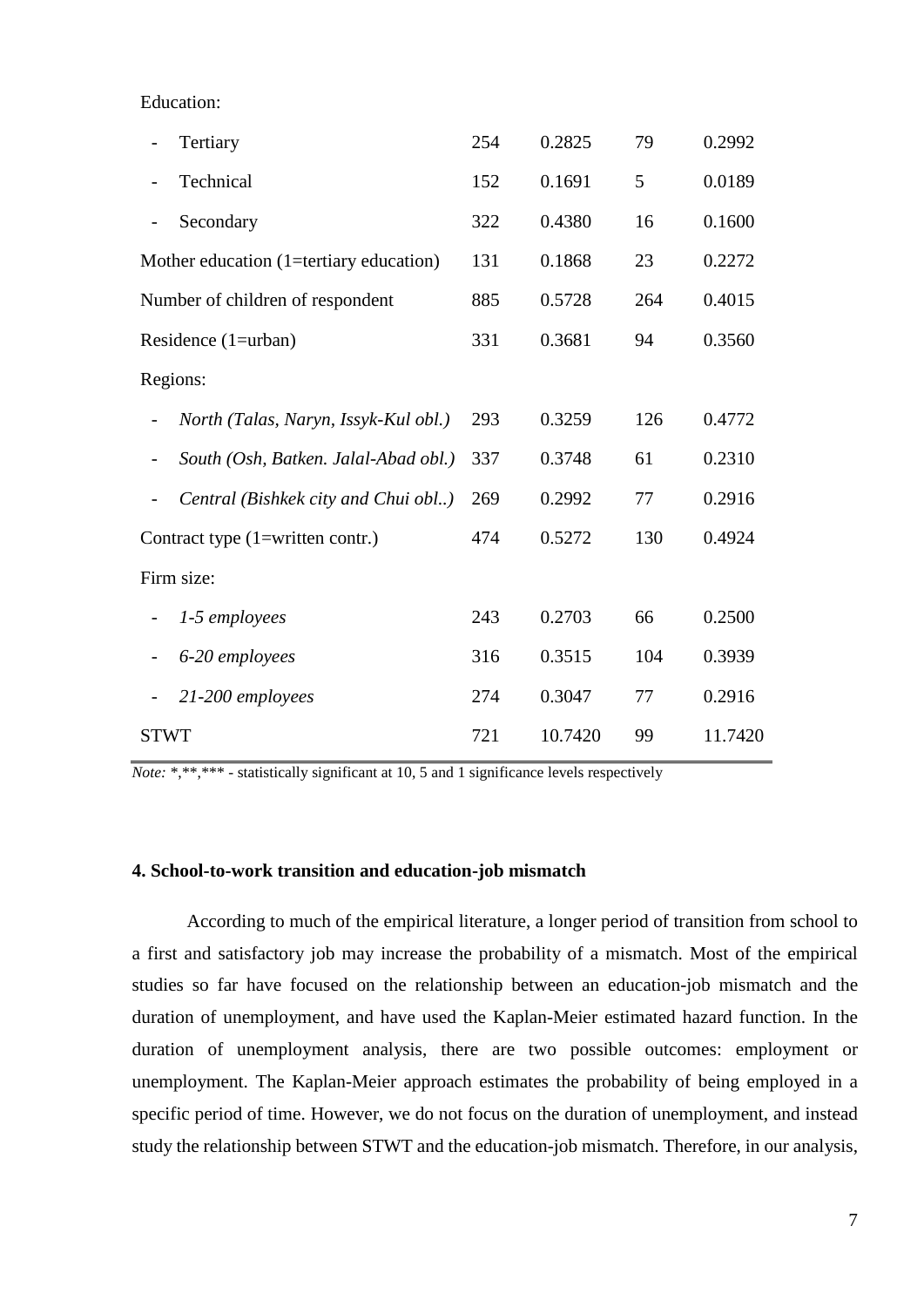the STWT period may have two possible outcomes: employment with a right match and employment with a wrong match.

The Kaplan-Meier nonparametric maximum likelihood estimate of the survivor function can be described as follows (Kaplan and Meier 1958):

$$
\widehat{S}(t) = \prod_{j|t_j \leq t} \left(\frac{n_j - d_j}{n_j}\right) \tag{1}
$$

Where  $t_j$ ,  $j = 1, 2, \ldots j$ , denotes the times at which failures occurs.  $n_j$  is the number of individuals at risk of failure at time  $t_j$ , while  $d_j$  is the number of failures at time  $t_j$ . Subtraction of this estimated survivor function from one, gives the failure function -  $\hat{F}(t)$ :

$$
\widehat{F}(t) = 1 - \widehat{S}(t) \tag{2}
$$

For analytical purposes, the failure position can be formulated differently. Figures 1-3 show Kaplan-Meier failure estimates with different formulation of failure states. The vertical axis of figures reports hazard rates, namely the rate of exit with defined failure from the STWT period. One of the most important aspects in education-job mismatch issues in the Kyrgyzstan context is whether tertiary or technical education is more valuable for youth. Therefore, in our failure analysis tertiary and technical education are compared.

#### **Figure 1.**

Kaplan-Meier failure estimates for tertiary education (Failure: employment with a right match)

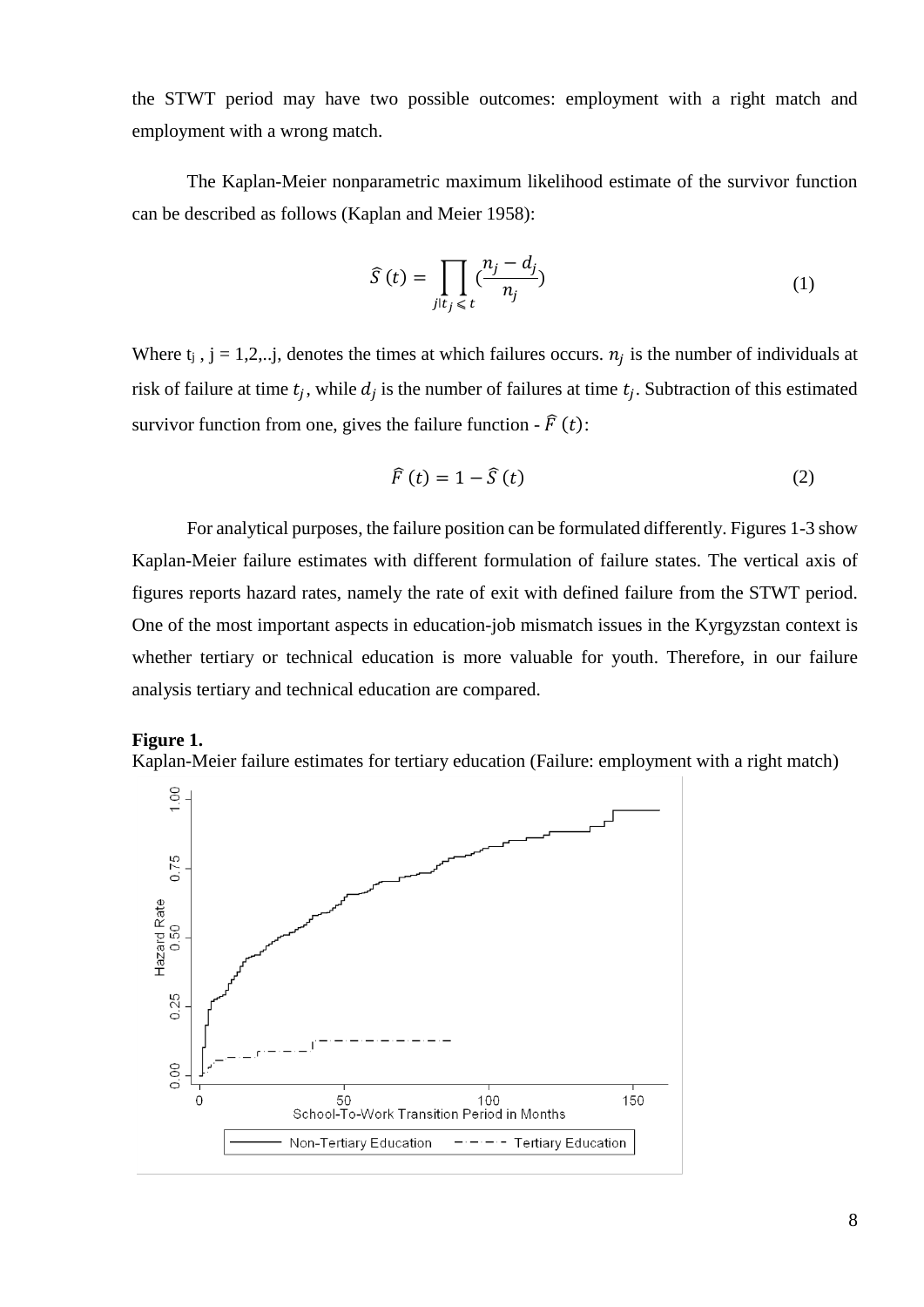Figure 1 presents youth exit rates towards employment with a right match according to tertiary education against non-tertiary education status. Interestingly, those who leave school without tertiary education find a job that matches their education very quickly. However, many youth with higher education do not work in jobs matching their professional education. The probability of finding youth with higher education working in matching jobs even after 50 months of transition is less than 25 percent.

#### **Figure 2.**

Kaplan-Meier failure estimates for technical education (Failure: employment with a right match)



Failure estimates towards the matching position with technical education are described in Figure 2. Youth with technical education have more than 50 percent probability that they will find a job that matches their education with a short period of time after graduation. However, there is no large difference between individuals with non-technical and technical education.

In these figures, failure is defined as employment with a right match, while for mismatched positions it is not specified whether the individual is undereducated or overeducated for the position. For our analysis, it is worthwhile to compare those who found employment with and with a right match.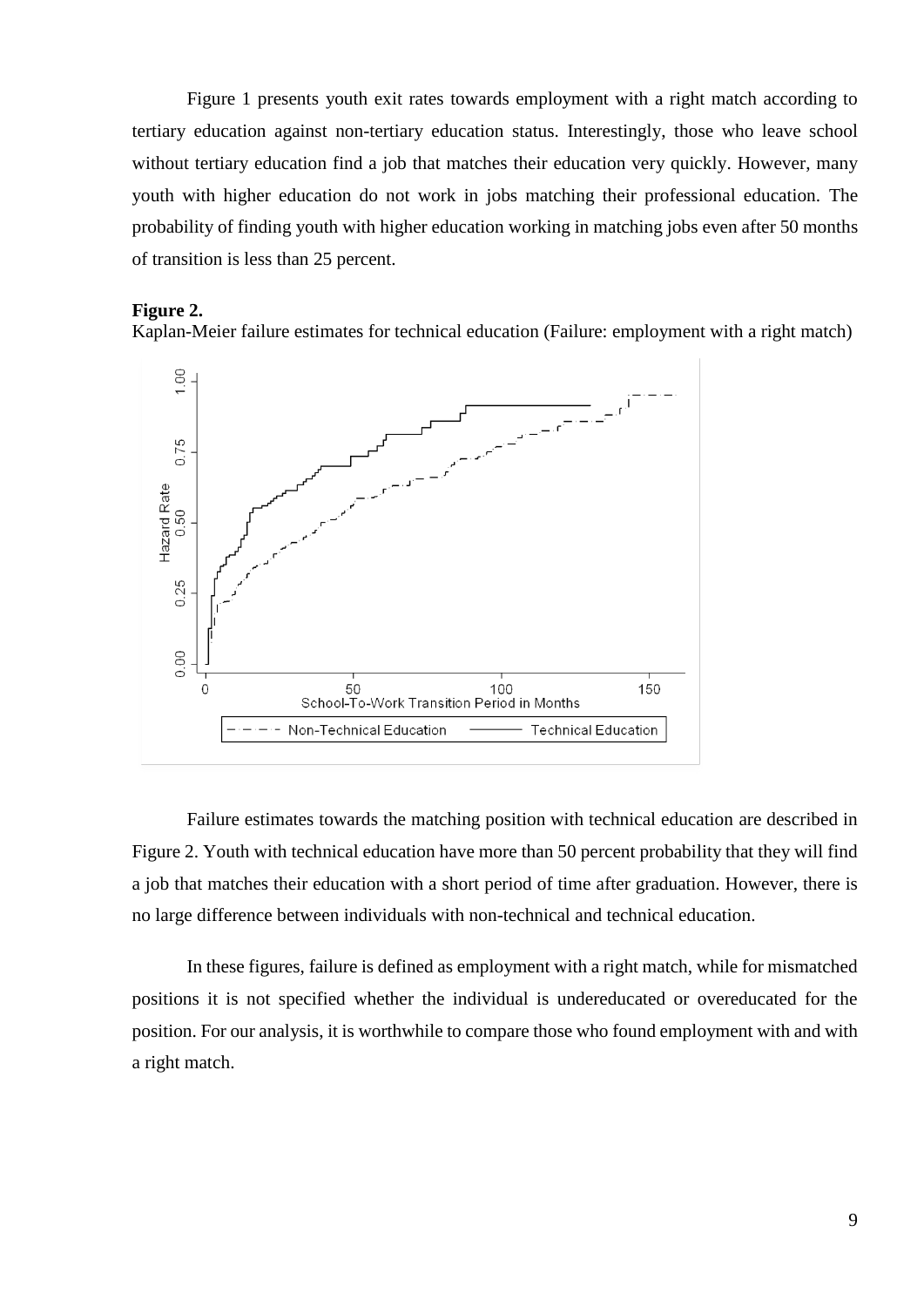#### **Figure 3.**  Kaplan-Meier failure estimates for tertiary education. (Failure: employment with overeducation)



Figures 3 and 4 represent failure estimates for tertiary and technical education correspondingly. As can be noted from Figure 3, youth with tertiary education find employment at overeducated position quicker compared to youth with non-tertiary education. This difference between two groups is large. Young people with technical education (figure 4) demonstrate less probability to be employed with overeducation than those with non-technical education. Based on this trend it can be argued that technical education provide with skills that help to find job according to the professional qualification.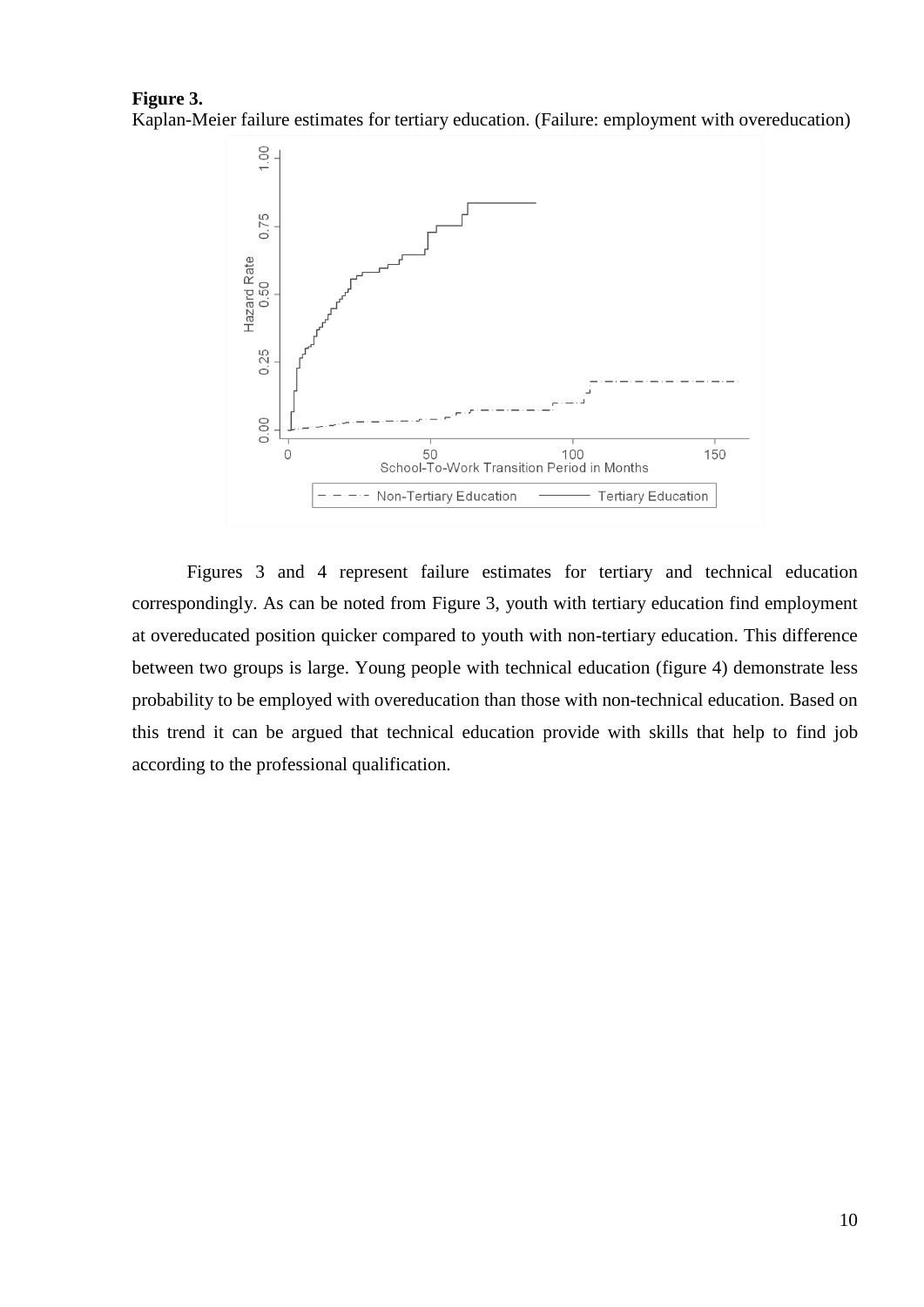## **Figure 4.**

Kaplan-Meier failure estimates for technical education. (Failure: employment with overeducation)



The Kaplan-Meier failure analysis indicates that in Kyrgyzstan young people with higher education are less likely to be employed in jobs that correspond to their professional education. Contrary to higher education, technical education leads young people to a shorter period of transition to stable and satisfactory employment after education. Moreover, those with technical education are more inclined to find employment with a right match. The analysis shows that overeducation is widespread among youth in Kyrgyzstan and this has important implications for their labor market outcomes. One of the possible effects of the education-job mismatch is wage disparity. This effect is analyzed in the next section.

## **5. Wages and education-job mismatch**

## *5.1. Empirical strategy*

#### *OLS regression*

Estimations of the relationship between the transition to stable and satisfactory employment, mismatching and wage earnings in the literature have mainly followed bivariate or multivariate discrete choice model or Mincer type model estimation techniques (Allen and Van Der Velden 2001; Kogan and Unt 2005; Lamo and Messina 2010; Mocanu et al. 2012). Following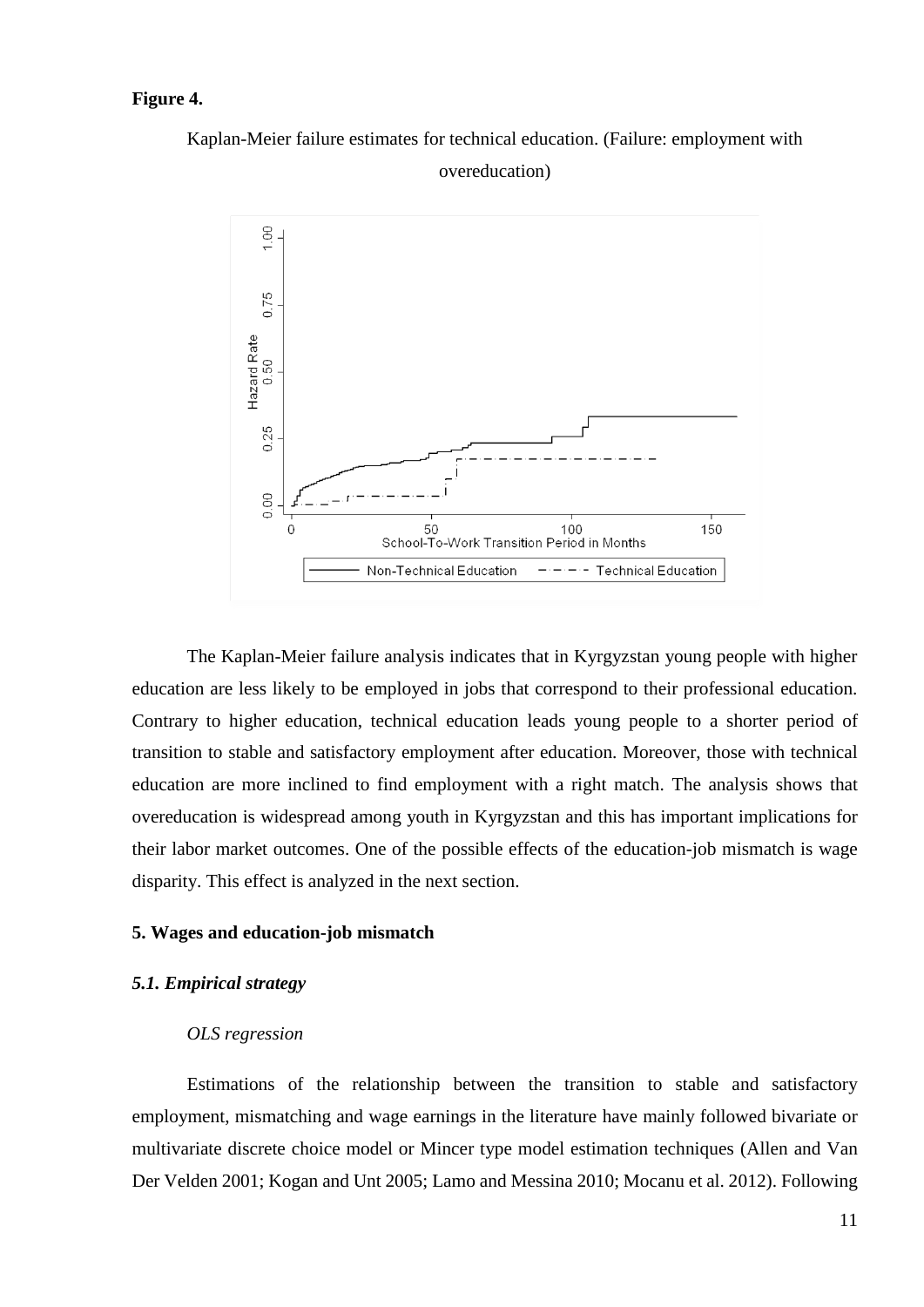previous literature, we investigate the impact of an education-job mismatch on wages using standard regression analysis (Lamo and Messina, 2010; McGuinness and Sloane, 2011; Nordin, Persson and Rooth, 2010).

To investigate the wage differences between matched and unmatched youth, Mincer-type equations will be estimated. The model specification is:

$$
lnY_i = \alpha_i + \beta_i X_i + \gamma_i M_i + \varepsilon_i \tag{3}
$$

where the logarithmic of wage income  $(lnY_i)$  is regressed on individual-level characteristics and other characteristics  $(X_i)$  showing location and employment features of individuals, and on overeducation  $(M_i)$ .

#### *Propensity score matching*

One of the potential methodological issues in the application of the standard OLS estimation techniques is that individuals may have unobserved characteristics that may result in different earnings. This unobserved heterogeneity from OLS estimations may lead to biased results. Therefore, along with the OLS estimations, a PSM model is applied. PSM estimates the treatment effect, which in our case is being overeducated. Average treatment effect is estimated through the comparison of treatment group with similar individuals that do not receive treatment or a control group consisting of individuals whose education matches their current job.

The PSM methodology comprises three basic stages (Rosenbaum and Rubin, 1983). In the first stage, the logit regression model of the treatment is estimated. In the second stage, estimated parameters from the first stage are used to calculate the propensity score. The propensity score represents the predicted probability to receive treatment given observed characteristics. In the third stage, estimated propensity scores are used to match treated individuals with those who not received treatment.

The treatment effect for individual *i* can be expressed as the difference between the outcome indicators, which in our case is wage of the individual with the treatment (overeducated) and wage of the individual without the treatment (matched). The treatment effect can be written as:

$$
\tau = Y_{i1} - Y_{i0} \tag{4}
$$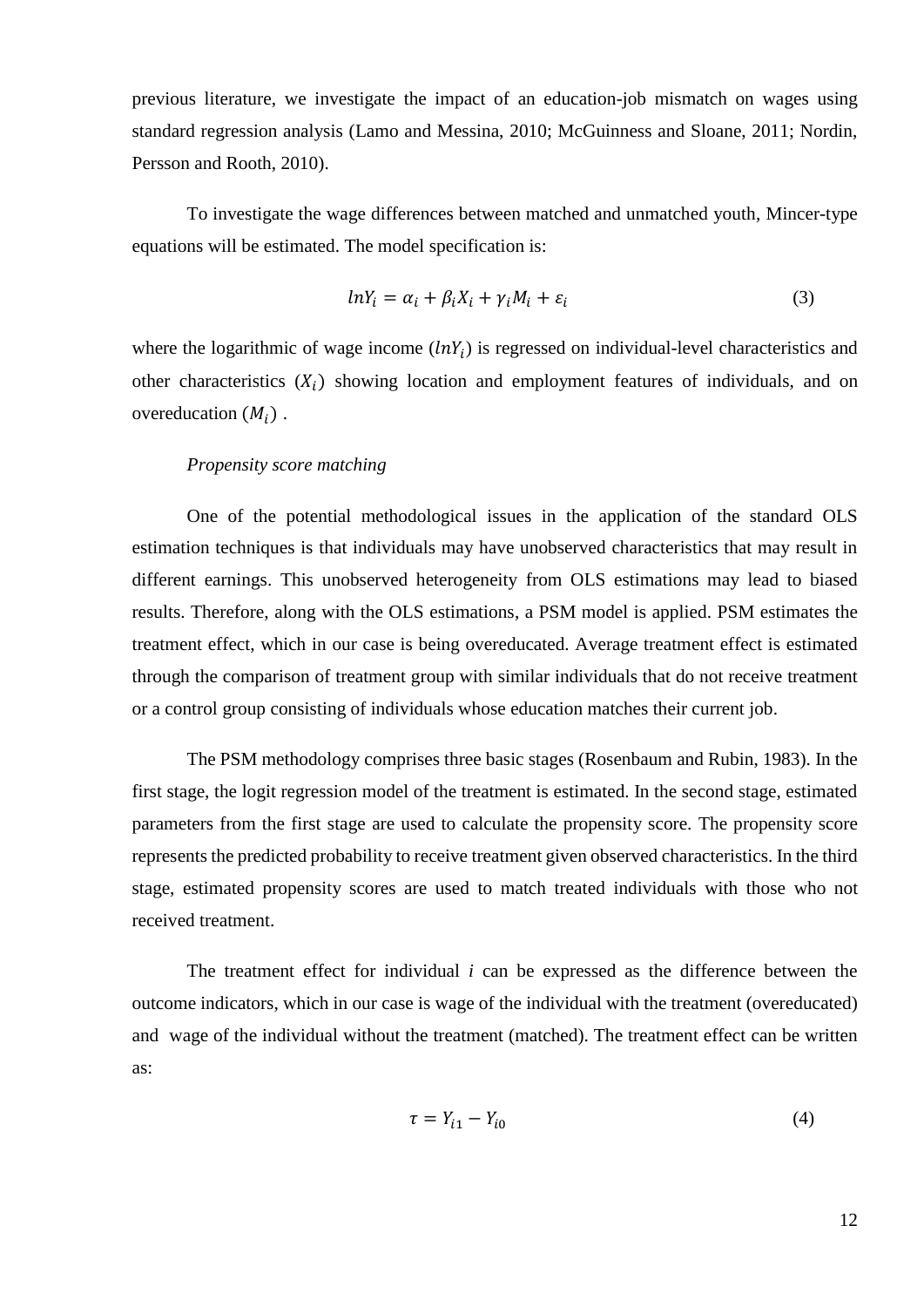where *i* denotes individuals.  $Y_{i1}$  and  $Y_{i0}$  are outcome variables describing wage of the individual conditional on treatment status. However, only one of the potential outcomes is observed for each individual *i*, i.e. one individual cannot be observed in both states. Our main interest in the evaluation of education-job matching effect is the average treatment effect on those treated (ATT). If we note the treatment state as D, which is equal to one if the unit received treatment, then ATT can be defined as:

$$
ATT = E[Y_1|D_1] - E[Y_0|D_1]
$$
\n(5)

However, the issue is that  $E[Y_0|D_1]$  is not observed, which is solved based on the conditional independence assumption. The condition states that, given a set of observable variables  $X_i$  the outcome of interest is independent of the treatment participation, which can be expressed as:

$$
Y_{i0} | Y_{i1} \perp D_1 | X_i \tag{6}
$$

Besides this assumption, PSM has the further requirement of common support or overlap conditions. This condition states the perfect predictability of D given  $X_i$ :

$$
0 < P(D = 1 \mid X_i) < 1 \tag{7}
$$

Then ATT can be estimated

$$
ATT = E[Y_{i1}|D_1 = 1, P(X_i)] - E[Y_{i0}|D_1 = 0, P(X_i)]
$$
\n(8)

As participation in the treatment is expressed as a dichotomous variable, we use a logit model to estimate propensity scores. Different matching estimators are used to ensure that the propensity score of matched treated and comparison units is sufficiently close. In this study, the the Gaussian kernel matching and nearest-neighbor matching estimators are used. The former matches each treated unit with a weighted average of all control units, while the nearest-neighbor estimator selects a control observation for treated observation that has the closest propensity score (Heckman et al. 1997).

#### *5.2. Estimation results*

The OLS estimation results and simple mean difference estimations are given in the Appendix Table A2. Our main variable of interest, overeducation, has an expected outcome - it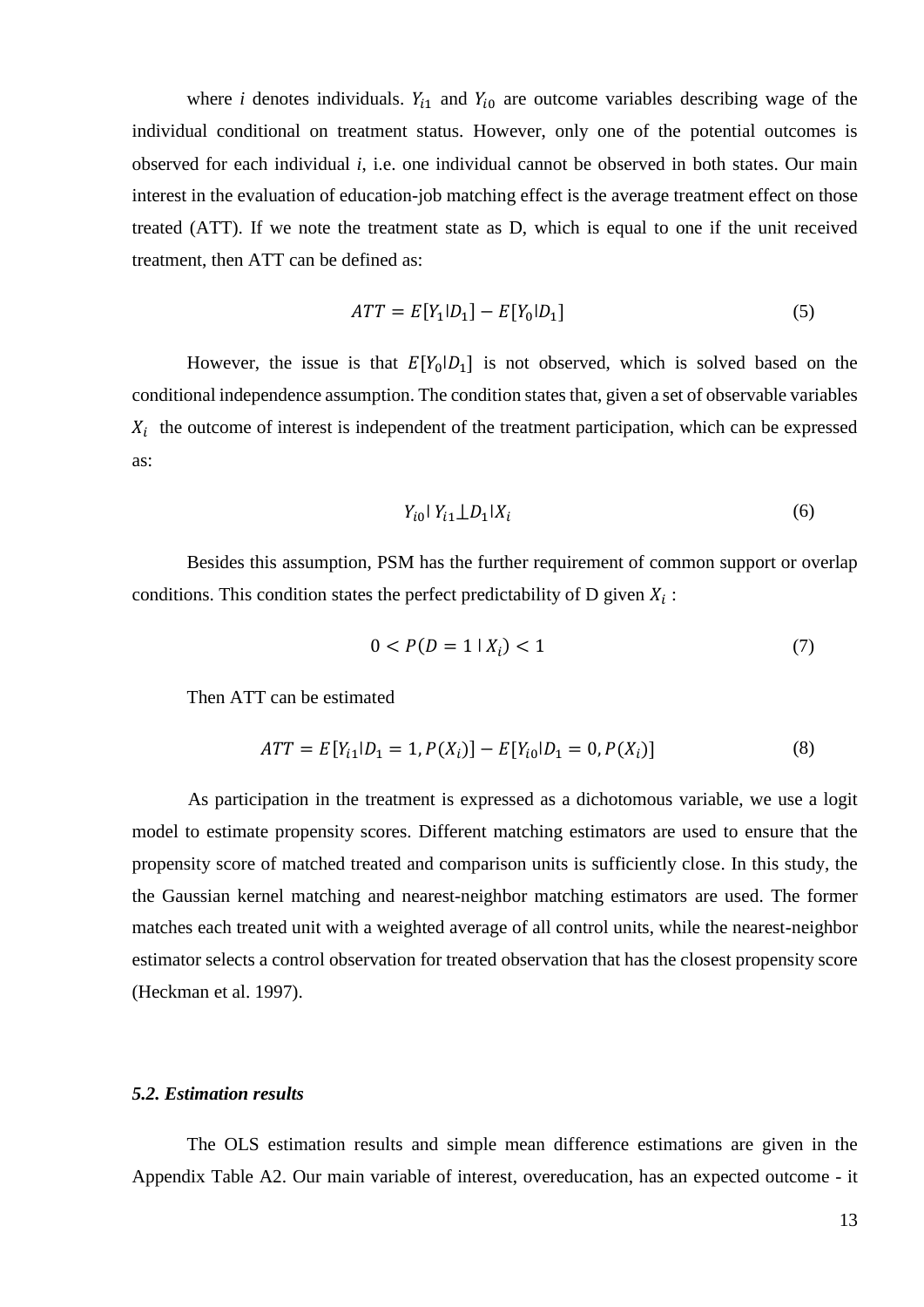reduces wage earnings of individuals. In the total sample estimation (see Table A2), being male has a positive impact on wages, suggesting that men receive higher wage earnings compared to women. However, estimations on the male sample indicate that overeducation negatively affects the wages of men, while for the female sample this effect is not statistically significant. Higher education has a positive impact on wages for both genders. Regional dummies show a negative influence, which is an expected outcome as the central region includes the capital city and is used as the reference category. Given the concentration of economic activities in the central part of the country, lower wages in other regions were expected. Interestingly, having a written contract decreases wage earnings and underlines that official employment to some extent is penalized through lower wage earnings, while informal employment may bring comparatively higher wages. As informal wages avoid taxes and social fund payment obligations, this sector of the economy can more easily attract employees.

The OLS estimation results do not take into consideration potentially unobserved heterogeneity and may provide biased results. A PSM estimation procedure is applied in order to deal with this issue. Table A3 reports the logit regressions for overeducation, which is the first stage of the PSM estimations. Interestingly, overeducation in these results is not explained by gender<sup>3</sup>. Males with tertiary education were more likely to be overeducated. Also, individuals from the northern part of the country were more likely to be overeducated. Formal employment measured as the incidence of using written contract demonstrates negative effect over the overeducation likelhood.

Based on logit model results and propensity scores, ATT are estimated with the Kernel and nearest-neighbor estimators. Appendix Table A4 provides balancing tests for both matching estimators. As shown in the table, there is a considerable decrease in bias after matching and there is no large difference between treated and non-treated groups after matching. For comparison, the coefficients of overeducation impact on wages from mean differences and OLS estimations and average treatment effects are presented in Table 2. As can be seen from this table, overeducation decreases wage earnings of youth. Moreover, this effect is evident in the male sample only, while for the female sample this impact is not statistically significant.

<u>.</u>

<sup>&</sup>lt;sup>3</sup>We also examined the age variable among the explanatory variables. However, it does not show statistically significant effect. As this study focus on the youth sample specifically and there may be no large differences by age groups.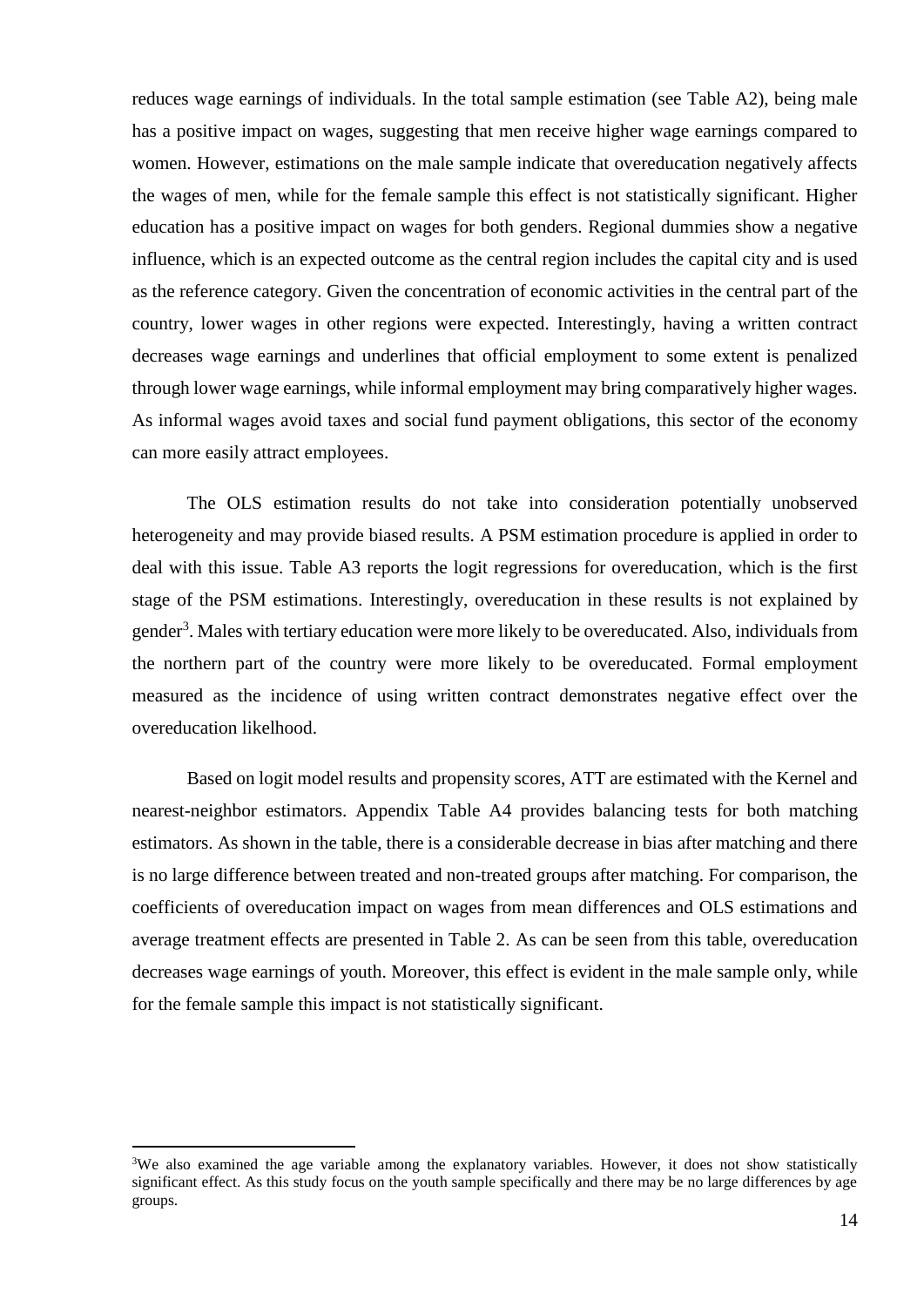## **Table 3.** Impact of overeducation on wages

|                  | Total sample | Females                   | Males        |
|------------------|--------------|---------------------------|--------------|
| Mean difference  | $-0.1160**$  | $-0.0193$                 | $-0.1655***$ |
|                  | (0.0489)     | (0.0753)                  | (0.0626)     |
| <b>OLS</b>       | $-0.0899*$   | $-0.0178$                 | $-0.1682**$  |
|                  | (0.0492)     | (0.0812)                  | (0.0657)     |
| <b>PSM</b>       |              | Average treatment effects |              |
| Kernel           | $-0.1222***$ | $-0.0839$                 | $-0.1696***$ |
|                  | (0.0425)     | (0.0752)                  | (0.0507)     |
| Nearest-neighbor | $-0.1949***$ | $-0.0922$                 | $-0.2481***$ |
|                  | (0.0465)     | (0.0803)                  | (0.0566)     |

\*,\*\*\*\* - statistically significant at 10, 5 and 1 significance levels respectively

*Note:* Other covariates include gender, marital status, education level, children number, mother education level, residence and regional dummies, contract type, firm size. Number of observations: total sample – 885, males – 560 (treated  $-161$ ), females  $-325$  (treated  $-101$ ).

PSM estimation results indicate that overeducation had a more negative impact on wages compared to OLS estimation results. Following the PSM results, it can interpreted that young individuals who are overeducated receive lower wages compared to individuals with similar education and characteristics but who are employed with a right match. The rate of negative effect varies from 12 percent to about 19 percent. For the male sample, this rate is even higher, ranging from 16 percent to about 24 percent. Therefore, we can conclude that overeducated young people in Kyrgyzstan incur a *"wage penalty"*, whereby they receive lower earnings than matched youth.

These findings are in line with previous empirical studies on education-job mismatch ( McGuinness and Sloane 2011; Nordin, Persson, and Rooth 2010; Sloane, Battu, and Seaman 1999). Taking into consideration the upward trend for higher education enrolment during the recent decade and private financial resources being invested by households into higher education, it can be stated that overeducation not only leads to a *"wage penalty"*, but it also implies that households are not using financial resources efficiently given the low probability of a high returns from higher education.

Overall, these findings suggest that overeducation among youth in Kyrgyzstan leads to considerable wage disparity whereby overeducated individuals receive lower wages. This effect is more significant among males. However, this nonexistence of a significant effect on the female sample does not mean that the education-job mismatch is irrelevant for employment. Rather, it can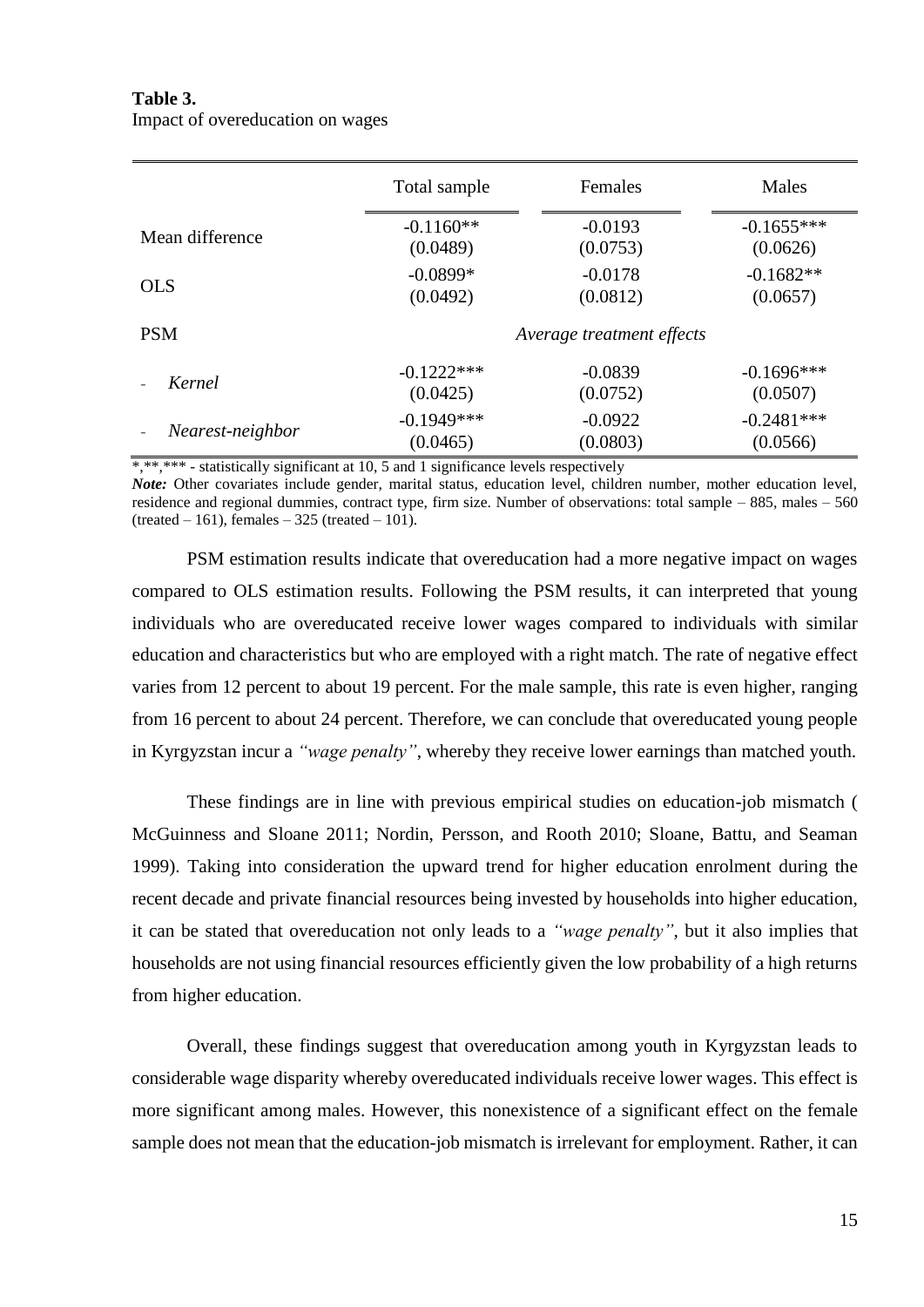be related with other labor market issues, such as the low labor market activity of females, gender discrimination in the labor market and gender bias in education.

#### **6. Conclusion**

This study used individual-level data to evaluate the relationship between STWT and the education-job mismatch, and the mismatch effect on the wages of young individuals in Kyrgyzstan. The relationship between the transition period from school to work and mismatch was analyzed using the Kaplan-Meier failure analysis. In order to investigate the effect of mismatch on wage earnings, the OLS and PSM approaches have been applied. As a mismatch may have different effects according to gender, estimations were made on both the total sample and gender subsamples.

The results indicate a large difference between those with tertiary education and those with non-tertiary education in terms of the probability of being employed with a wrong match. Higher education does not guarantee a corresponding job. On the contrary, young individuals without tertiary education are more likely to be employed with a right match. Analogously, technical education graduates find a matching job more commonly. Further analysis of the impact of overeducation on wage earnings shows that overeducated individuals receive low wages compared to those with suitably matching employment and confirms the "wage penalty" effect in Kyrgyzstan. However, the evaluation of this effect according to gender groups underlines the existence of a "wage penalty" among males only. Our findings are consistent with the empirical literature for transition economies, showing that as a result of rapid structural change in the economy, there is a significant mismatch between formal education and labor demand (Atanasovska et al., 2016; Kupets, 2016; Kogan and Unt, 2005).

The results of the analysis show that education policy in Kyrgyzstan should re-direct its focus from tertiary education towards technical education. Nevertheless, our analysis focused on the vertical mismatch issue, where the level of skills or education is more or less than the level of skills or education required to perform a job. Therefore, we cannot argue in detail as to which type of education is in higher demand in the labor market. Further analysis of horizontal education-job mismatch could be undertaken, where the research concerns the mismatch of the type of education, rather than the level of education, appropriate for a job. Taking into consideration the high demand among students for subjects such as economics and law, the horizontal mismatch effect may well intensify in the future.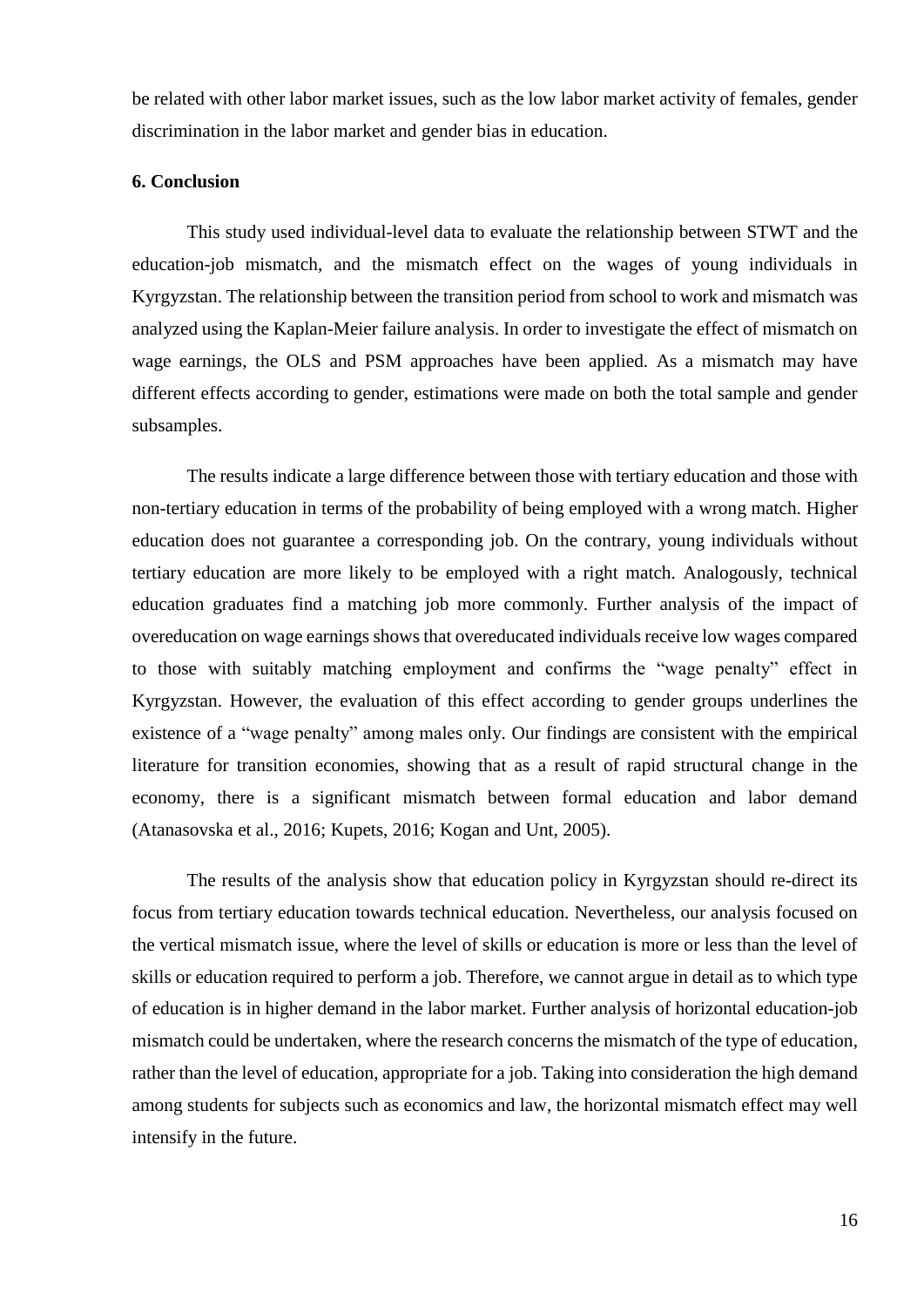#### **Acknowledgements:**

This research work is carried out with financial support from the Ministry of Education and Science of the Kyrgyz Republic.

## **References**

- Allen, J., & Van der Velden, R. (2001). Educational mismatches versus skill mismatches: effects on wages, job satisfaction, and on‐the‐job search. *Oxford economic papers*, *53*(3), 434-452.
- Badillo-Amador, L., & Vila, L. E. (2013). Education and skill mismatches: wage and job satisfaction consequences. *International Journal of Manpower*, *34*(5), 416-428.
- Battu, H., Belfield, C. R., & Sloane, P. J. (1999). Overeducation among graduates: a cohort view. *Education economics*, *7*(1), 21-38.
- Bauer, T. K. (2002). Educational mismatch and wages: a panel analysis. *Economics of Education Review*, *21*(3), 221-229.
- Becker, G. S. (1964). Human capital. A Theoretical and Empirical Analysis with Special Reference to Education. New York: Columbia University Press
- Bratberg, E., & Nilsen, O. A. (2000). Transitions from school to work and the early labour market experience. *Oxford Bulletin of Economics and Statistics*, *62*(s1), 909-929.
- Büchel, F., & Mertens, A. (2004). Overeducation, undereducation, and the theory of career mobility. *Applied Economics*, *36*(8), 803-816.
- Cuesta, M. B. (2005). Youth labour market integration in Spain: Search time, job duration and skill mismatch. *Spanish Economic Review*, *7*(3), 191-208.
- Davalos, J., Atanasovska, V., & Angjelkovska, T. (2016). *Unemployment spell and vertical skills mismatches: The case of Macedonia's youth* (No. 2016-18). PEP-PMMA.
- Dehmel, A. (2014). Policy Handbook: Access to and Participation in Continuous Vocational Education and Training (CVET) in Europe. Working Paper No 25. *Cedefop-European Centre for the Development of Vocational Training*.
- Dolado, J. J., Jansen, M., & Jimeno, J. F. (2009). On-the-Job Search in a Matching Model with Heterogeneous Jobs and Workers. *The Economic Journal*, *119*(534), 200-228.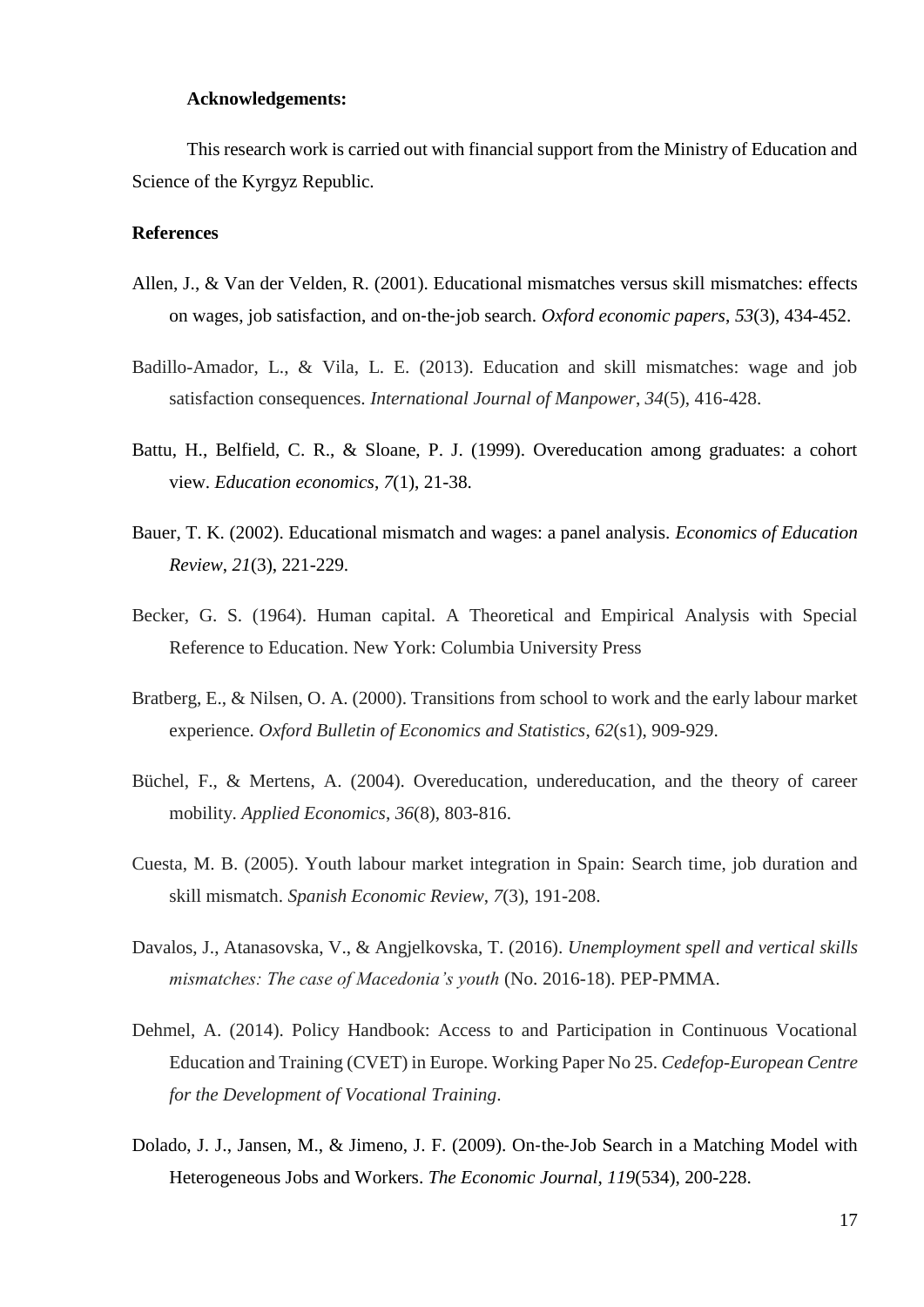- Elder, S., Barcucci, V., Gurbuzer, Y., Perardel, Y., & Principi, M. (2015). Labour market transitions of young women and men in Eastern Europe and Central Asia. *Work4Youth Publication Series*, (28).
- Frei, C., & Sousa-Poza, A. (2012). Overqualification: permanent or transitory?. *Applied Economics*, *44*(14), 1837-1847.
- Groot, W. (1996). The incidence of, and returns to overeducation in the UK. *Applied Economics*, *28*(10), 1345-1350.
- Heckman, J. J., Ichimura, H., & Todd, P. E. (1997). Matching as an econometric evaluation estimator: Evidence from evaluating a job training programme. *The review of economic studies*, *64*(4), 605-654.
- Hensen, M. M., De Vries, M. R., & Cörvers, F. (2009). The role of geographic mobility in reducing education‐job mismatches in the Netherlands. *Papers in Regional Science*, *88*(3), 667-682.
- International Labour Organization. 2013. Global Employment Trends for Youth 2013: A Generation at Risk. Geneva.
- Jovanovic, B. (1979). Job matching and the theory of turnover. *Journal of political economy*, *87*(5, Part 1), 972-990.
- Kaplan, E. L., & Meier, P. (1958). Nonparametric estimation from incomplete observations. *Journal of the American statistical association*, *53*(282), 457-481.
- Kiersztyn, A. (2013). Stuck in a mismatch? The persistence of overeducation during twenty years of the post-communist transition in Poland. *Economics of Education Review*, *32*, 78-91.
- Kogan, I., & Unt, M. (2005). Transition from school to work in transition economies. *European societies*, *7*(2), 219-253.
- Kupets, O. (2016). Education-job mismatch in Ukraine: Too many people with tertiary education or too many jobs for low-skilled?. *Journal of Comparative Economics*, *44*(1), 125-147.
- Lamo, A., & Messina, J. (2010). Formal education, mismatch and wages after transition: Assessing the impact of unobserved heterogeneity using matching estimators. *Economics of Education Review*, *29*(6), 1086-1099.

Matei, M. M., Zamfir, A. M., & Lungu, E. O. (2014). A nonparametric approach for wage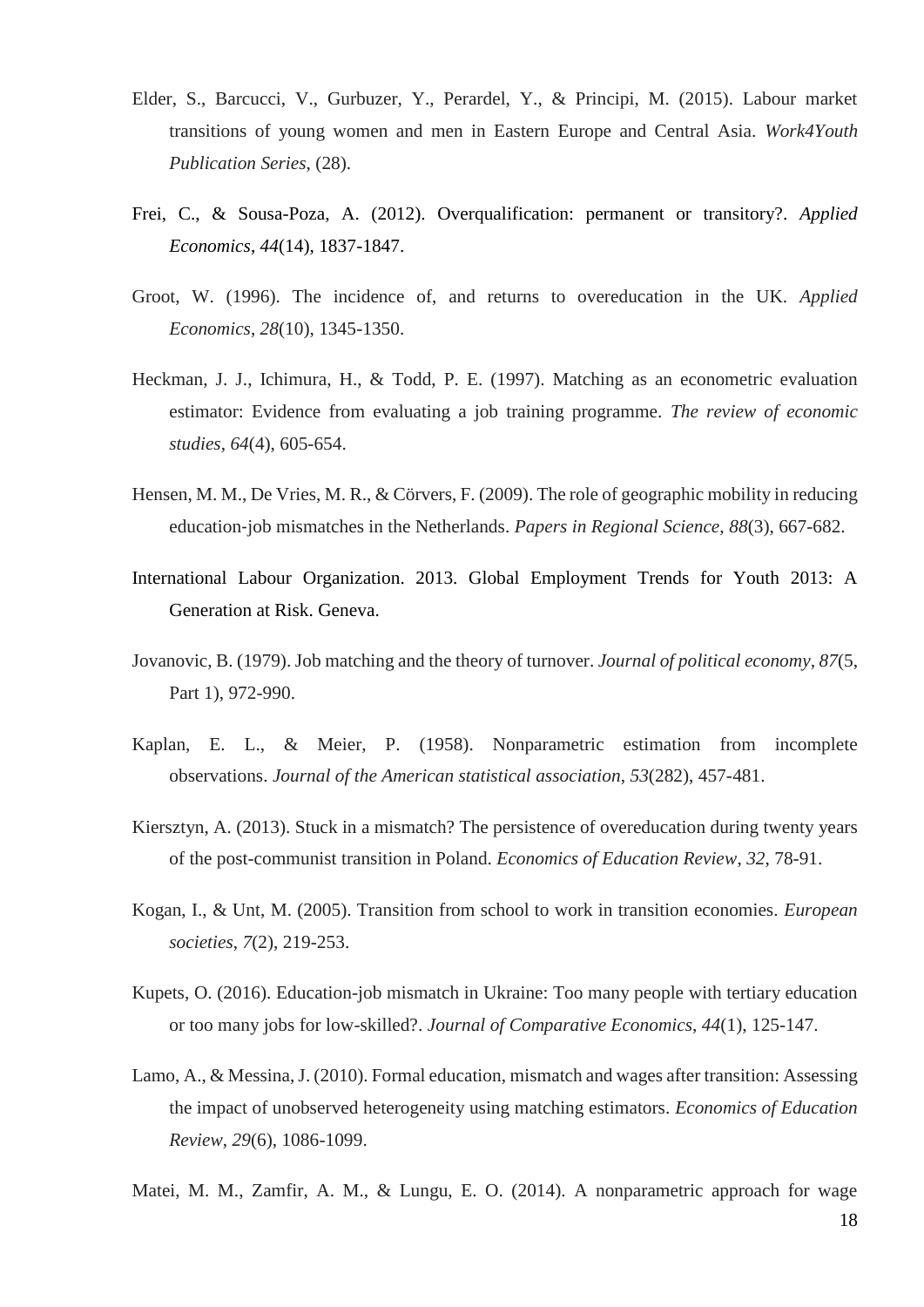differentials of higher education graduates. *Procedia-Social and Behavioral Sciences*, *109*, 188-192.

- McGuinness, S. (2006). Overeducation in the labour market. *Journal of economic surveys*, *20*(3), 387-418.
- McGuinness, S., & Sloane, P. J. (2011). Labour market mismatch among UK graduates: An analysis using REFLEX data. *Economics of Education Review*, *30*(1), 130-145.
- Mocanu, C., Zamfir, A. M., Lungu, E. O., & Militaru, E. (2012). School-To-Work Transition Of Higher Education Graduates In Four Eastern European Countries. *Maastricht School of Management, Working Paper*, (2012/15).
- Nordin, M., Persson, I., & Rooth, D. O. (2010). Education–occupation mismatch: Is there an income penalty?. *Economics of education review*, *29*(6), 1047-1059.
- Ordine, P., & Rose, G. (2015). Educational mismatch and unemployment scarring. *International Journal of Manpower*, *36*(5), 733-753.
- Petreski, M., Mojsoska-Blazevski, N., & Bergolo, M. (2017). Labor-market scars when youth unemployment is extremely high: evidence from Macedonia. *Eastern European Economics*, *55*(2), 168-196.
- Rosenbaum, P. R., & Rubin, D. B. (1983). The central role of the propensity score in observational studies for causal effects. *Biometrika*, *70*(1), 41-55.
- Sicherman, N., & Galor, O. (1990). A theory of career mobility. *Journal of political economy*, *98*(1), 169-192.
- Sloane, P. J., Battu, H., & Seaman, P. T. (1999). Overeducation, undereducation and the British labour market. *Applied Economics*, *31*(11), 1437-1453.
- Şahin, A., Song, J., Topa, G., & Violante, G. L. (2014). Mismatch unemployment. *American Economic Review*, *104*(11), 3529-64.
- World Bank. 2014. BEEPS At-A-Glance 2013: Kyrgyz Republic.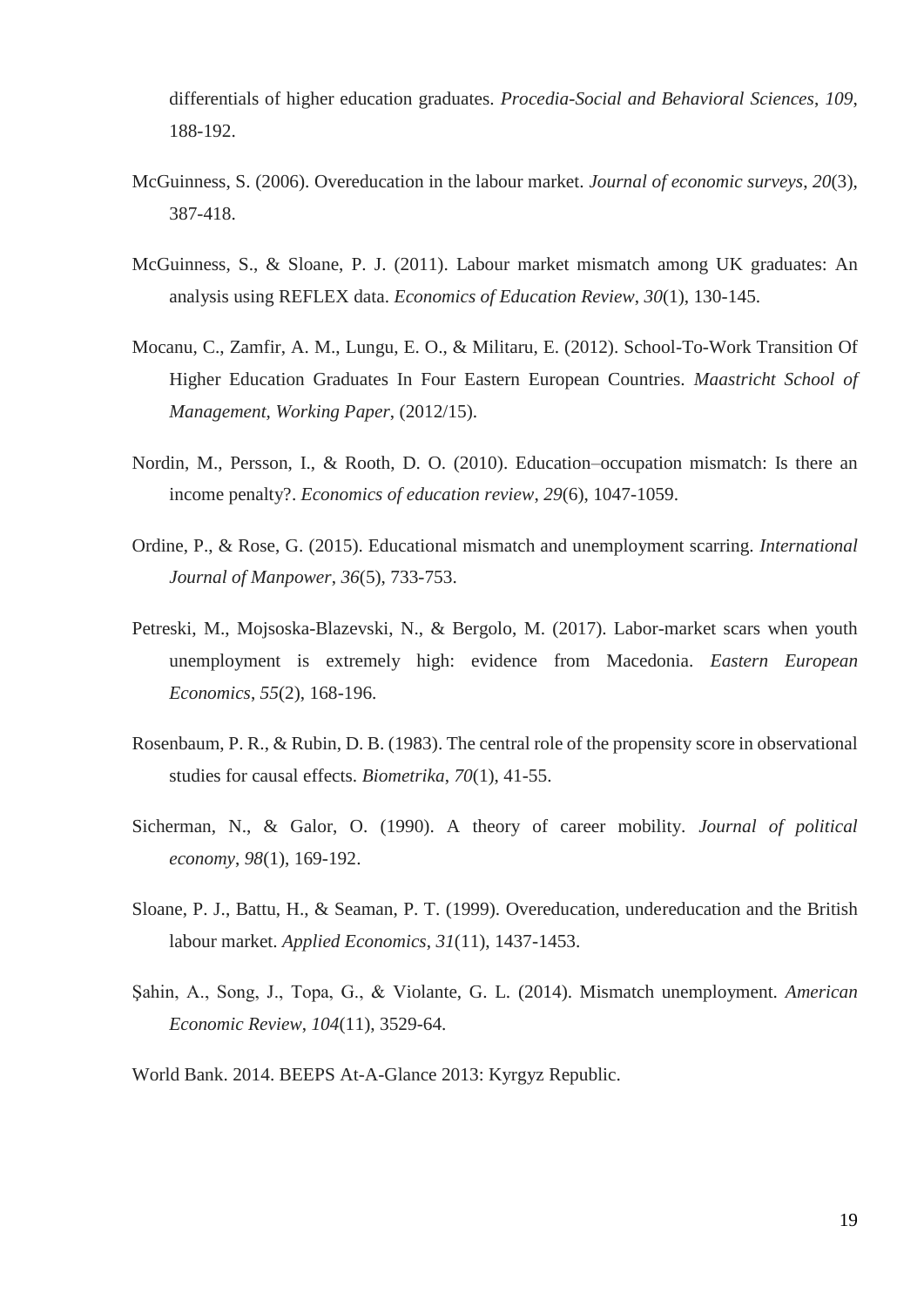## **ANNEX**

|  |  | Table A1. Variables description |
|--|--|---------------------------------|
|--|--|---------------------------------|

| Dependent variables:                |                                                                 |
|-------------------------------------|-----------------------------------------------------------------|
| Wage                                | Amount of monthly wage, KGS                                     |
| Explanatory variables:              |                                                                 |
| Gender                              | 1=male, 0=female                                                |
| Marital status                      | 1=ever married                                                  |
| <b>Education:</b>                   |                                                                 |
| Tertiary                            | 1=if individual has tertiary education                          |
| Technical                           | 1=if individual has technical education                         |
| Secondary                           | 1=if individual has secondary education                         |
| Mother education                    | 1=if mother has tertiary education                              |
| Number of children of<br>respondent | The number of children of individual                            |
| Residence                           | $1 =$ urban, $0 =$ rural                                        |
| Regions:                            |                                                                 |
| <b>North</b>                        | 1=if individual resides in Talas, Naryn or Issyk-Kul<br>oblasts |
| South                               | 1=if individual resides in Osh, Batken or Jalal-Abad<br>oblasts |
| Central                             | 1=if individual resides in Bishkek city or Chui oblast          |
| Contract type                       | 1=individual has written employment contract                    |
| Firm size:                          |                                                                 |
| 1-5 employees                       | 1=the number of employees in firm is $1-5$                      |
| 6-20 employees                      | 1=the number of employees in firm is $6-20$                     |
| 21-200 employees                    | 1=the number of employees in firm is 21-200                     |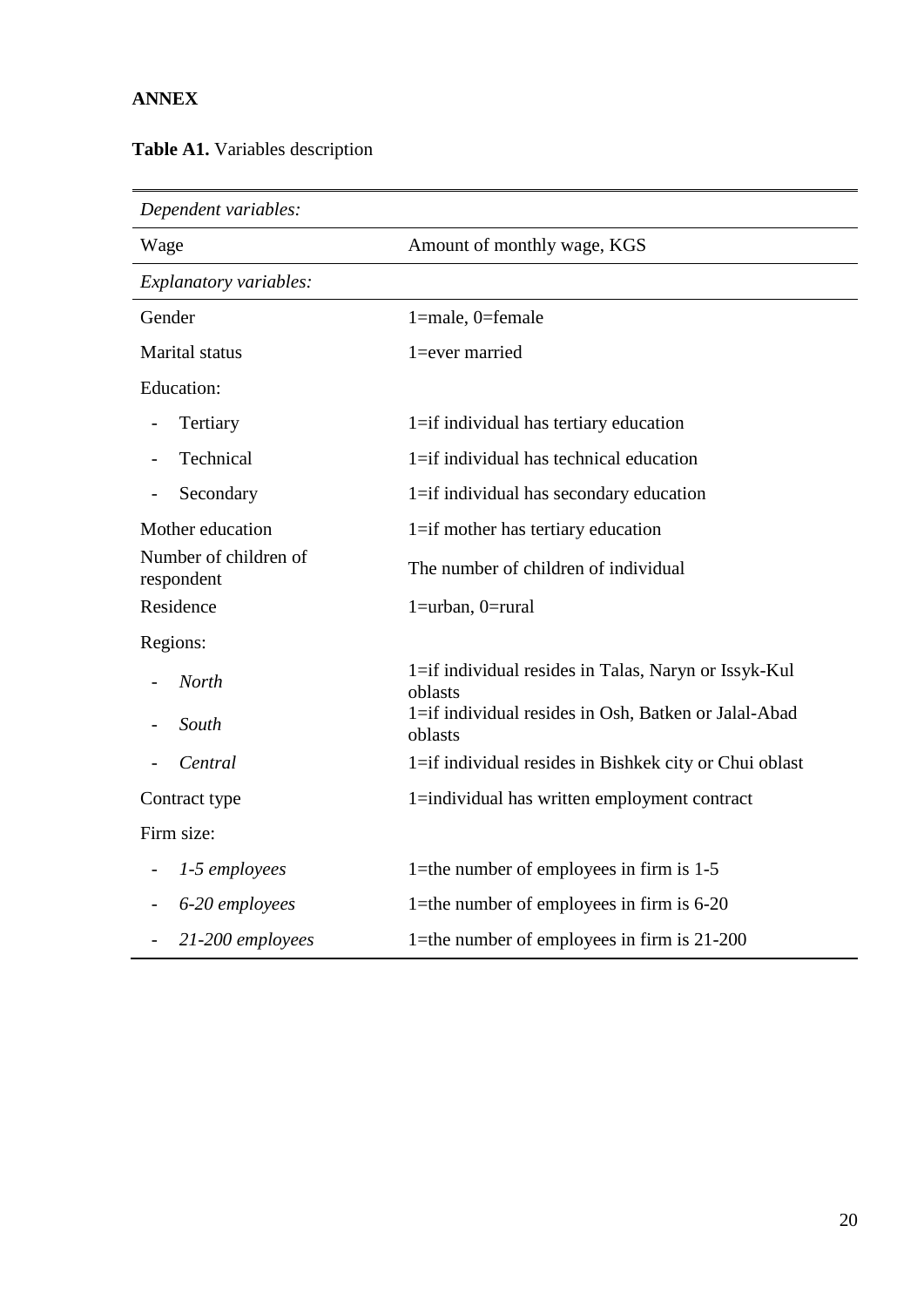|                                                               | <b>Mean difference</b> |           |              | <b>OLS</b>   |              |              |
|---------------------------------------------------------------|------------------------|-----------|--------------|--------------|--------------|--------------|
|                                                               | Total                  | Female    | Male         | Total        | Female       | Male         |
| Overeducation<br>$(1 = if ind.is overreduced)$                | $-0.1160**$            | $-0.0193$ | $-0.1655***$ | $-0.0899*$   | $-0.0178$    | $-0.1682**$  |
|                                                               | (0.0489)               | (0.0753)  | (0.0626)     | (0.0492)     | (0.0812)     | (0.0658)     |
| Gender (male=1)                                               |                        |           |              | $0.2440***$  |              |              |
|                                                               |                        |           |              | (0.0464)     |              |              |
| Marital status<br>(ever married=1)                            |                        |           |              | $0.1757***$  | $0.1729*$    | $0.1817**$   |
|                                                               |                        |           |              | (0.0621)     | (0.1010)     | (0.0800)     |
| Education<br>(1=if ind. has tertiary education)               |                        |           |              | $0.1432***$  | $0.1626**$   | $0.1603**$   |
|                                                               |                        |           |              | (0.0543)     | (0.0799)     | (0.0758)     |
| Mother education<br>(1=tertiary education)                    |                        |           |              | $0.1105*$    | 0.0582       | $0.1715**$   |
|                                                               |                        |           |              | (0.0587)     | (0.0837)     | (0.0824)     |
| Number of children of individual                              |                        |           |              | $-0.0424$    | $-0.0405$    | $-0.0287$    |
|                                                               |                        |           |              | (0.0362)     | (0.0522)     | (0.0502)     |
| Residence (1=urban)                                           |                        |           |              | 0.0431)      | 0.0267       | 0.0576       |
|                                                               |                        |           |              | (0.0454)     | (0.0735)     | (0.0579)     |
| Regions (ref.: Bishkek and Chui obl.)                         |                        |           |              |              |              |              |
| North<br>(Talas, Naryn, Issyk-Kul obl.)                       |                        |           |              | $-0.2377***$ | $-0.3287***$ | $-0.1550**$  |
|                                                               |                        |           |              | (0.0557)     | (0.0850)     | (0.0743)     |
| South<br>$\bar{a}$<br>(Osh, Batken. Jalal-Abad obl.)          |                        |           |              | $-0.1417***$ | $-0.1777**$  | $-0.0974$    |
|                                                               |                        |           |              | (0.0539)     | (0.0832)     | (0.0714)     |
| Contract type (1=written contr.)                              |                        |           |              | $-0.2519***$ | $-0.3454***$ | $-0.1834***$ |
|                                                               |                        |           |              | (0.0520)     | (0.0875)     | (0.0670)     |
| Small firm $(1 = if the number of)$<br>employees less than 6) |                        |           |              | $-0.1508***$ | $-0.1688*$   | $-0.1328**$  |
|                                                               |                        |           |              | (0.0534)     | (0.0952)     | (0.0660)     |
| Constant                                                      | 9.0668***              | 8.8977*** | 9.1618***    | 9.0740***    | $9.1693***$  | 9.2313***    |
|                                                               | (0.0266)               | (0.0420)  | (0.0335)     | (0.0692)     | (0.0991)     | (0.0801)     |
| No. of Obs.                                                   | 885                    | 325       | 560          | 885          | 325          | 560          |
| R-Squared                                                     | 0.0063                 | 0.0002    | 0.0124       | 0.0933       | 0.1062       | 0.0651       |

# Table A2. Mean difference and OLS wage equations

*Note:*\*,\*\*\*\* - statistically significant at 10, 5 and 1 significance levels respectively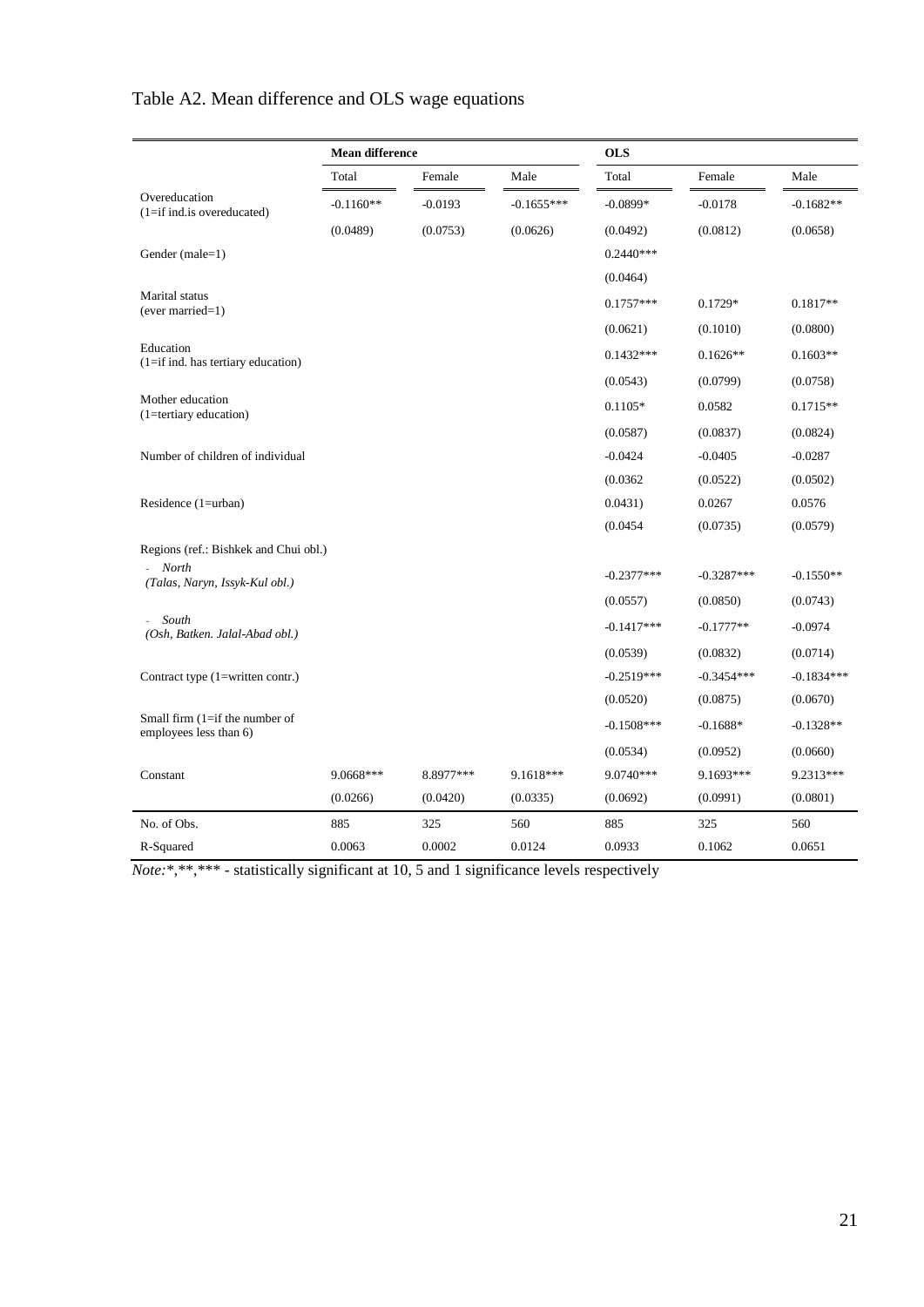|                                                           | Total        | Female       | Male         |
|-----------------------------------------------------------|--------------|--------------|--------------|
| Gender (male=1)                                           | $-0.1499$    |              |              |
|                                                           | (0.1660)     |              |              |
| Marital status<br>(ever married=1)                        | $-0.7467***$ | $-0.8359**$  | $-0.6520**$  |
|                                                           | (0.2363)     | (0.4178)     | (0.3041)     |
| Education<br>$(1 = if ind. has territory education)$      | 0.3598*      | $-0.8560**$  | 1.1771***    |
|                                                           | (0.1952)     | (0.3431)     | (0.2516)     |
| Mother education<br>(1=tertiary education)                | 0.2271       | 0.3657       | 0.3669       |
|                                                           | (0.2041)     | (0.3470)     | (0.2758)     |
| Number of children of individual                          | $-0.0380$    | $-0.1760$    | 0.0969       |
|                                                           | (0.1450)     | (0.2428)     | (0.1914)     |
| Residence (1=urban)                                       | $-0.1595$    | $-0.3624$    | $-0.0850$    |
|                                                           | (0.1655)     | (0.3010)     | (0.2101)     |
| Regions (ref.: Bishkek and Chui obl.)                     |              |              |              |
| North (Talas, Naryn, Issyk-Kul obl.)                      | $0.6783***$  | $0.5821*$    | $0.9661***$  |
|                                                           | (0.1889)     | (0.3273)     | (0.2524)     |
| South (Osh, Batken. Jalal-Abad obl.)                      | $-0.5147**$  | $-0.6107*$   | $-0.3066$    |
|                                                           | (0.2039)     | (0.3481)     | (0.2687)     |
| Contract type (1=written contr.)                          | $-0.4131**$  | $-0.9943***$ | $-0.0485$    |
|                                                           | (0.1873)     | (0.3231)     | (0.2405)     |
| Small firm $(1 = if the number of employees less than 6)$ | $-0.2356$    | 0.0616       | $-0.3037$    |
|                                                           | (0.1949)     | (0.3533)     | (0.2471)     |
| Constant                                                  | $-0.3236$    | $0.5706*$    | $-1.1617***$ |
|                                                           | (0.2287)     | (0.3249)     | (0.2815)     |
| No. of Obs.                                               | 885          | 325          | 560          |
| R-Squared                                                 | 0.0772       | 0.1822       | 0.1098       |
| LR chi2                                                   | 83.02***     | 73.38***     | 73.80***     |
| Log likelihood                                            | $-496.1061$  | $-164.7191$  | -299.0437    |

Table A3. Logit model regressions on overeducation (coefficient estimates)

*Note:*\*,\*\*,\*\*\* - statistically significant at 10, 5 and 1 significance levels respectively